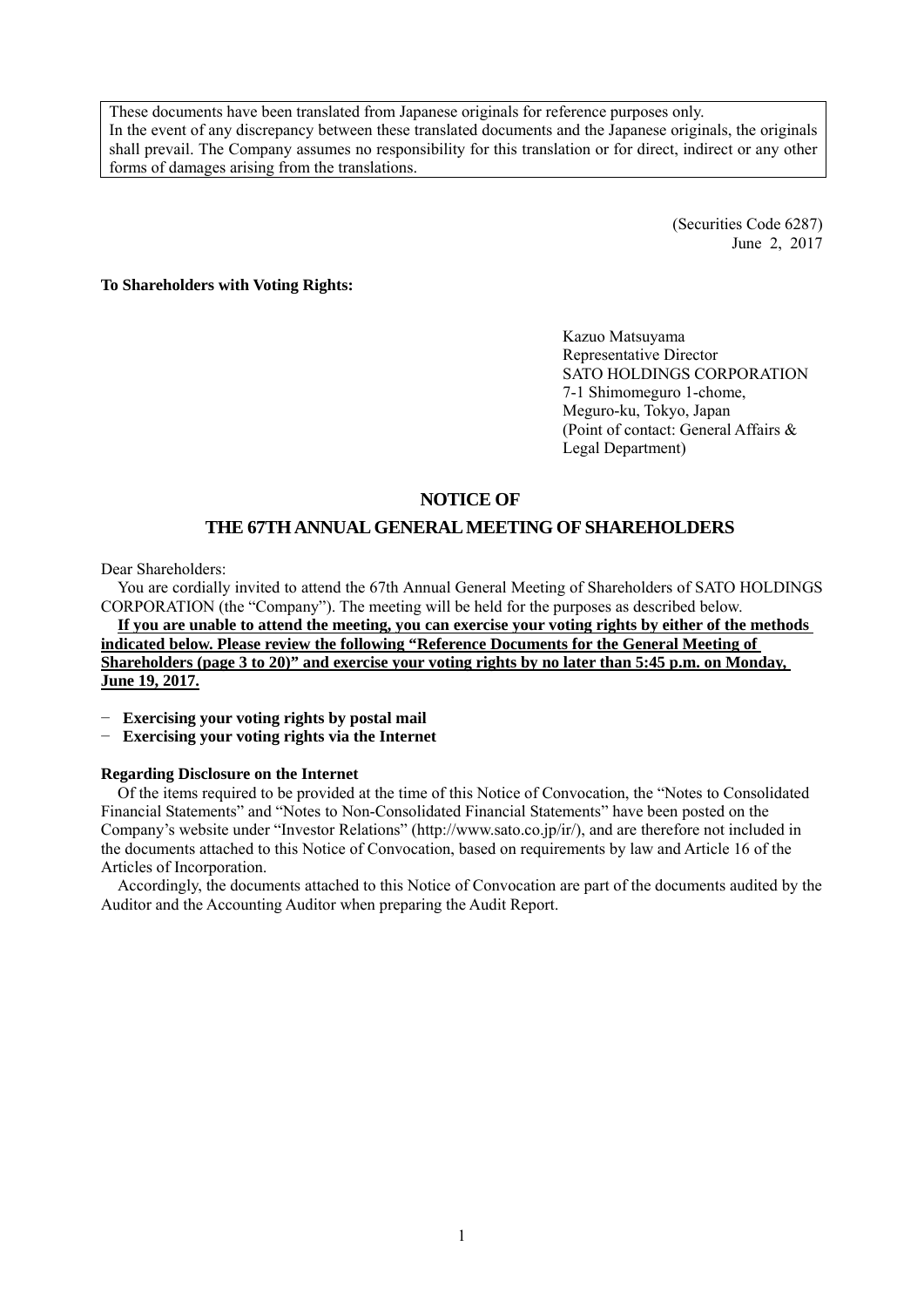| 1. Date and Time: | Tuesday, June 20, 2017 at 10:00 a.m., Japan time                                                             |                                                                                                                                                                                                                                                                                                                                                                                     |                                                     |  |
|-------------------|--------------------------------------------------------------------------------------------------------------|-------------------------------------------------------------------------------------------------------------------------------------------------------------------------------------------------------------------------------------------------------------------------------------------------------------------------------------------------------------------------------------|-----------------------------------------------------|--|
| 2. Place:         | Tokyo Midtown Hall B, B1 floor, Midtown East, Tokyo Midtown,<br>7-2 Akasaka 9-chome, Minato-ku, Tokyo, Japan |                                                                                                                                                                                                                                                                                                                                                                                     |                                                     |  |
| 3. Agenda:        | <b>Matters to be</b><br>reported:                                                                            | The Business Report, Consolidated Financial Statements for the<br>1.<br>Company's 67th Fiscal Year (April 1, 2016 - March 31, 2017) and<br>results of the audits of the Consolidated Financial Statements by<br>the Accounting Auditor and the Board of Auditors<br>2. Non-Consolidated Financial Statements for the Company's 67th<br>Fiscal Year (April 1, 2016 - March 31, 2017) |                                                     |  |
|                   |                                                                                                              | Proposals to be Proposal No. 1:                                                                                                                                                                                                                                                                                                                                                     | Distribution of Surplus                             |  |
|                   | resolved:                                                                                                    | Proposal No. 2:                                                                                                                                                                                                                                                                                                                                                                     | Reduction of Amount of Legal Capital Surplus        |  |
|                   |                                                                                                              | Proposal No. 3:                                                                                                                                                                                                                                                                                                                                                                     | Partial Amendments to the Articles of Incorporation |  |
|                   |                                                                                                              | <b>Proposal No. 4:</b>                                                                                                                                                                                                                                                                                                                                                              | Election of Eleven Directors                        |  |
|                   |                                                                                                              | Proposal No. 5:                                                                                                                                                                                                                                                                                                                                                                     | Election of One Auditor                             |  |
|                   |                                                                                                              | Proposal No. 6:                                                                                                                                                                                                                                                                                                                                                                     | Election of One Substitute Auditor                  |  |

- ・ When attending the meeting, please submit the enclosed Voting Rights Exercise Form at the reception desk. We also request that you bring this Notice of the Annual General Meeting of Shareholders with you as materials for the meeting.
- The Company plans to set up exhibits at the entrance of the meeting venue to foster greater understanding of its business.
- ・ You may exercise your voting rights by proxy by having another shareholder who holds voting rights attend the General Meeting on your behalf, provided that a document certifying him or her as your proxy is submitted.
- ・ Any updates to the Reference Documents for the General Meeting of Shareholders, Business Report, Consolidated Financial Statements and Non-Consolidated Financial Statements will be posted on the Company's website at the following URL: http://www.sato.co.jp/ir/stockholder/shareholders/index.html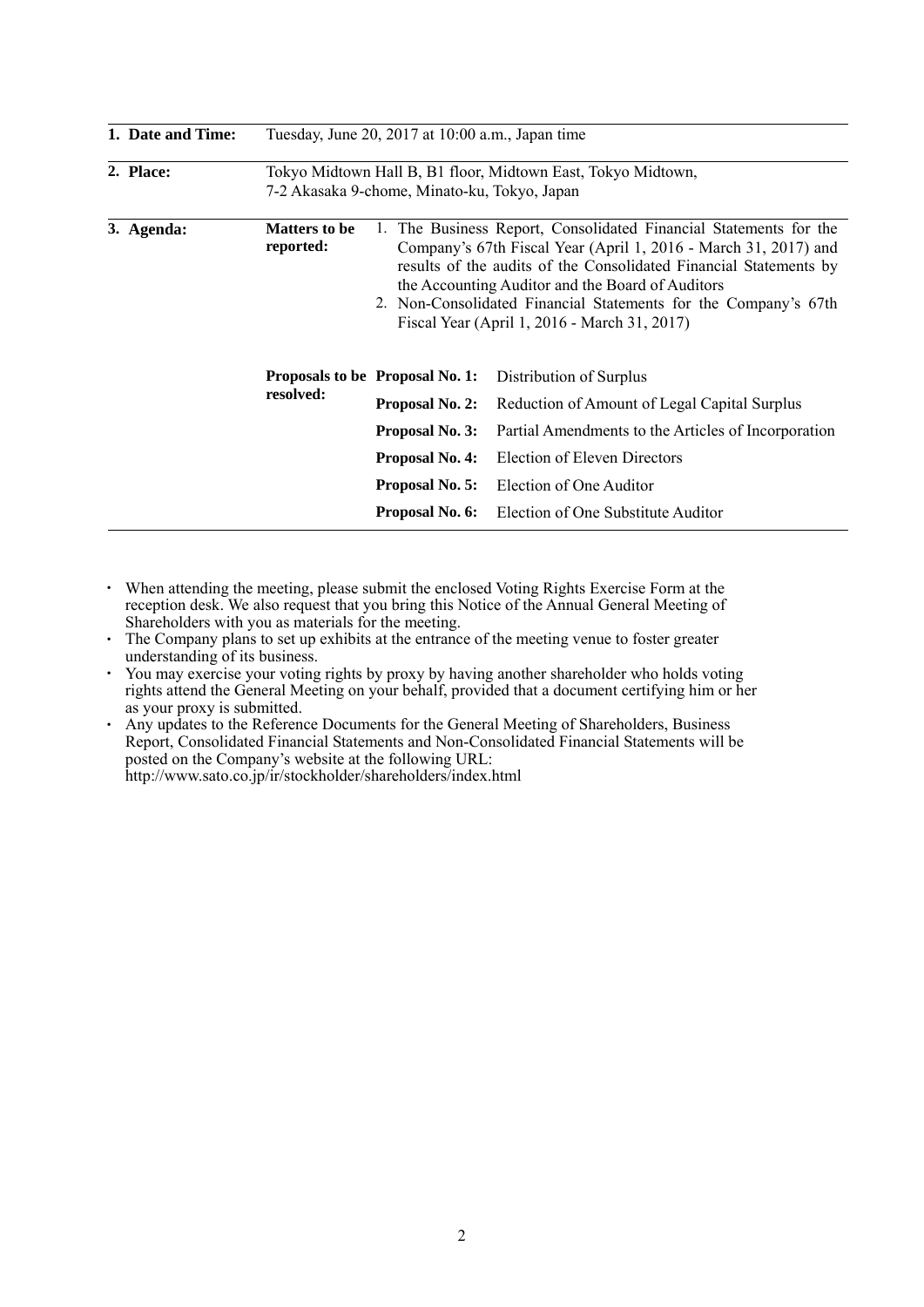# **Reference Documents for the General Meeting of Shareholders**

## **Proposal No. 1:** Distribution of Surplus

After taking into account the performance of the fiscal year under review and the business environment, the Company hereby proposes the following as the year-end dividend for the 67th fiscal year:

| Type of dividend assets                                            | Cash                                                  |                                                                         |  |  |
|--------------------------------------------------------------------|-------------------------------------------------------|-------------------------------------------------------------------------|--|--|
| Allocation of dividend assets and the<br>total amount of dividends | Allocation of dividend:<br>Total amount of dividends: | 30 yen per share of common stock of<br>the Company<br>1,012,265,310 yen |  |  |
| Effective date of distribution of<br>surplus                       | June 21, 2017                                         |                                                                         |  |  |

Combined with the interim dividend (30 yen per share), the total amount of the annual dividends will be 60 yen per share, an increase of 5 yen compared with the previous fiscal year.



## **Policy regarding the distribution of surplus in the form of dividends, etc.**

The Company's fundamental policy regarding distribution of profits is to provide four-way returns to our stakeholders: shareholders, employees, society, and the Company. The Company decides the distribution of profits based on the basic principles of increasing enterprise value per share and ensuring stable, continuous dividends while retaining internal reserves for future business expansion, comprehensively considering business performance and climate.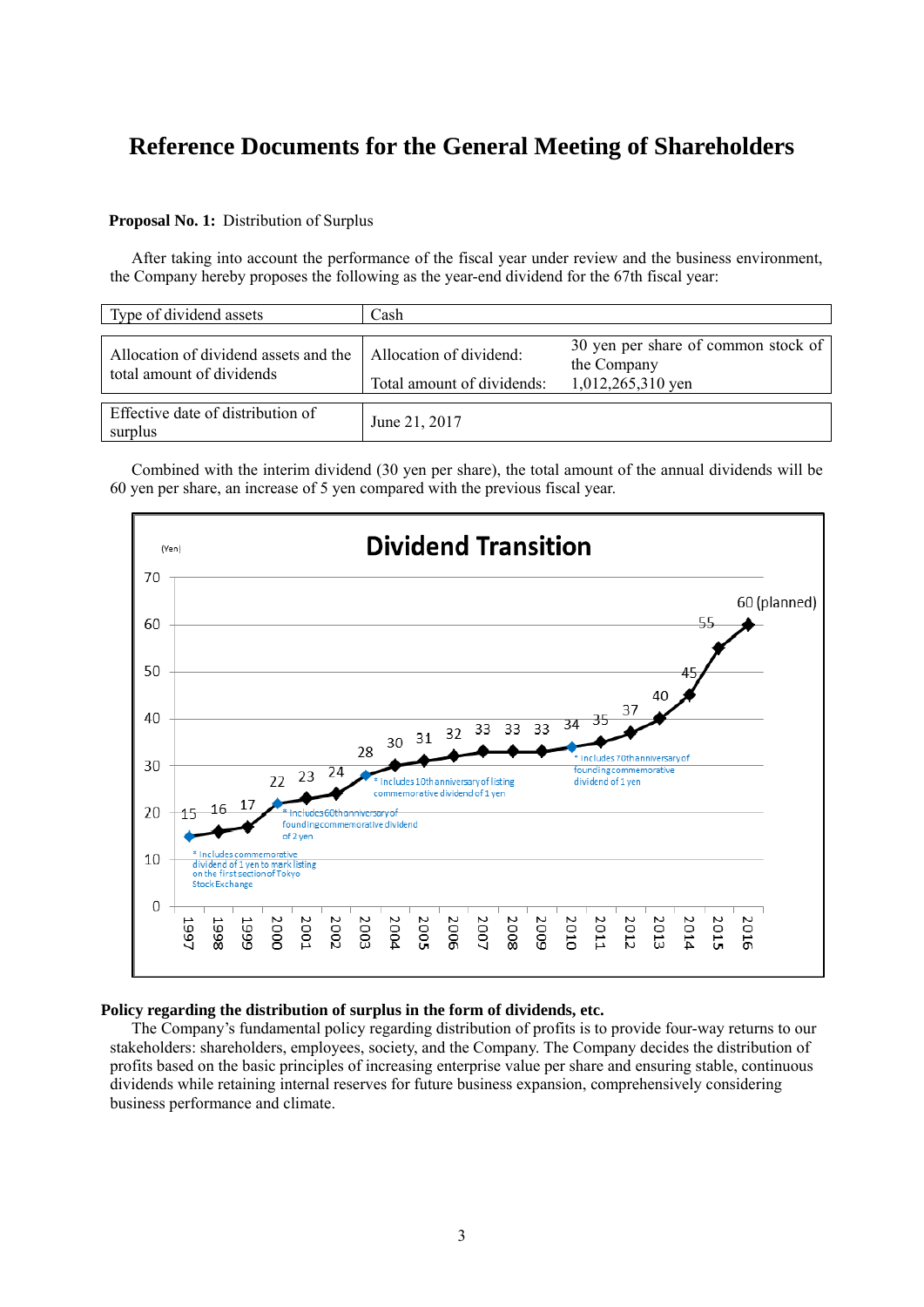#### **Proposal No. 2: Reduction of Amount of Legal Capital Surplus**

With the aim of enhancing flexibility and mobility of capital strategies going forward, the Company proposes to reduce the amount of its legal capital surplus and transfer all of the reduced amount to other capital surplus pursuant to the provisions of Article 448 (1) of the Companies Act.

- (1) Amount of legal capital surplus to be reduced
	- Amount of legal capital surplus: 7,927,279,518 yen (total amount)
	- Capital Surplus item to be increased and amount thereof
	- Other capital surplus: 7,927,279,518 yen
- (2) Date effective: Friday, June 30, 2017 (planned)

#### **Proposal No. 3: Partial Amendments to the Articles of Incorporation**

1. Reason for proposal

The SATO Group has set forth strategies to focus on inline digital printing (IDP) business, strengthen RFID solutions business and expand  $ECONANO<sub>®</sub>$  green business in its FY 2017-2021 new medium-term management plan.

We therefore propose to amend Article 2 (Purpose) of the current Articles of Incorporation to reflect the corresponding additions to our purpose of business so as to respond to such changes in a flexible and agile manner.

2. Details of amendments

Details of proposed amendments are as follows:

(Underlines indicate amended portions.)

| Current provisions of the Articles of Incorporation  | Proposed amendments                                   |
|------------------------------------------------------|-------------------------------------------------------|
| (Purpose)                                            |                                                       |
| Article 2<br>(Text omitted)                          | Article 2<br>(Unchanged)                              |
| (Text omitted)<br>$(1)$ to $(4)$                     | (Unchanged)<br>$(1)$ to $(4)$                         |
| manufacturing and sale of machinery and<br>(5)       | manufacturing and sale of machinery and<br>(5)        |
| appliances for identification marking using          | appliances for identification marking using           |
| labels, stickers, tags (including price tags and     | labels, stickers, tags (including price tags and      |
| product tags), tickets, cards (including magnetic    | product tags), tickets, cards (including magnetic     |
| cards, IC cards, and postcards), and the like;       | cards, IC cards, and postcards), RFID, and the        |
|                                                      | like;                                                 |
| maintenance of machinery and appliances set<br>(6)   | designing of computer and other<br>(6)                |
| out in the preceding items;                          | information-processing systems, as well as            |
|                                                      | development and sale of software;                     |
| designing of computer and other<br>(7)               | maintenance of machinery and appliances set<br>(7)    |
| information-processing systems, as well as           | out in the preceding items;                           |
| development and sale of software;                    |                                                       |
| (Text omitted)<br>$(8)$ to $(12)$                    | $(8)$ to $(12)$<br>(Unchanged)                        |
| (13) manufacturing and sale of tape products;        | (13) manufacturing and sale of tape products and      |
|                                                      | film;                                                 |
| (14) platemaking for and printing, processing,       | (14) platemaking for and printing, processing,        |
| manufacturing, and sale of labels, stickers, tags    | manufacturing, and sale of labels, stickers, tags     |
| (including price tags and product tags), tickets,    | (including price tags and product tags), tickets,     |
| cards (including magnetic cards, IC cards, and       | cards (including magnetic cards, IC cards, and        |
| postcards), posters, leaflets, slips, and the like;  | postcards), RFID (including labels, stickers and      |
|                                                      | tags), posters, leaflets, slips, and the like;        |
| (15) manufacturing and sale of adhesives and release | (15) manufacturing and sale of adhesives and release  |
| agents;                                              | agents;                                               |
| (16) manufacturing and sale of ink rollers, carbon   | (16) manufacturing and sale of thermal pigments, ink, |
| ribbons, and toners,                                 | and precision instruments, as well as ink rollers,    |
|                                                      | carbon ribbons, and toners;                           |
| (17) manufacturing and sale of paper materials for   | (17) manufacturing and sale of paper materials for    |
| labels and stickers;                                 | labels and stickers;                                  |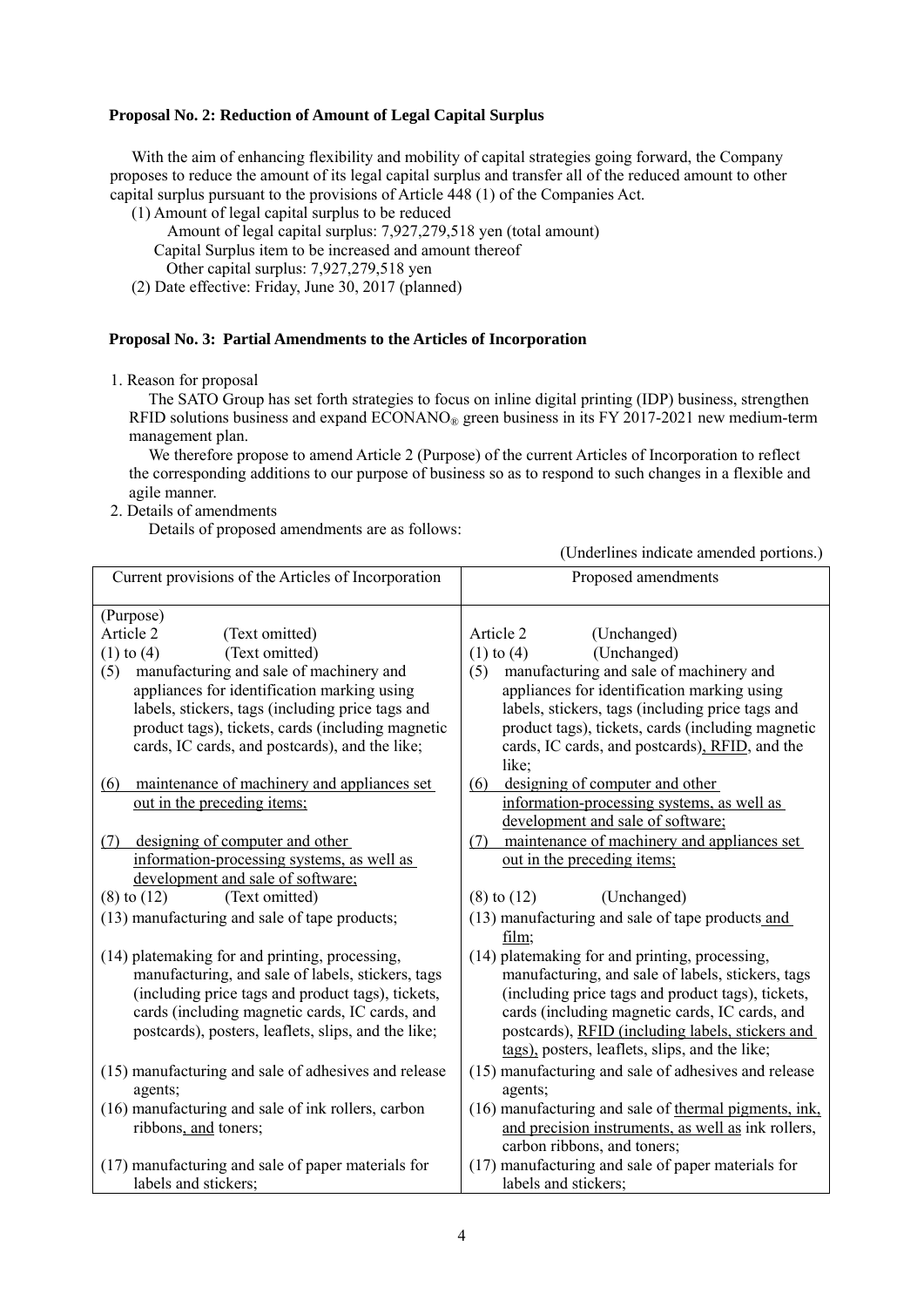| Current provisions of the Articles of Incorporation       | Proposed amendments                                                          |  |  |
|-----------------------------------------------------------|------------------------------------------------------------------------------|--|--|
| (18) manufacturing and sale of machinery and              | (18) manufacturing and sale of machinery and                                 |  |  |
| appliances for packaging;                                 | appliances for packaging;                                                    |  |  |
| (19) import and export operations relating to             | (19) development (including system development) as                           |  |  |
| businesses set out in the preceding items;                | well as import and export operations relating to                             |  |  |
|                                                           | businesses set out in the preceding items;                                   |  |  |
| $(20)$ to $(28)$<br>(Text omitted)                        | $(20)$ to $(28)$<br>(Unchanged)                                              |  |  |
| (New)                                                     | (29) planning, designing, editing and production of<br>printed deliverables; |  |  |
| (New)                                                     | (30) planning, production and printing of                                    |  |  |
|                                                           | advertisements;                                                              |  |  |
| (New)                                                     | (31) business consulting and various market research                         |  |  |
|                                                           | services;                                                                    |  |  |
| (New)                                                     | (32) development and provision of healthcare and                             |  |  |
|                                                           | medical solutions;                                                           |  |  |
| (New)                                                     | (33) development, manufacturing and sale of                                  |  |  |
|                                                           | products using the NVC (nano vesicle capsule)                                |  |  |
|                                                           | technology;                                                                  |  |  |
| (New)                                                     | (34) development, manufacturing and sale of                                  |  |  |
|                                                           | environmentally friendly products $(CO2)$                                    |  |  |
|                                                           | reduction);                                                                  |  |  |
| (New)                                                     | (35) research, development, manufacturing and sale                           |  |  |
|                                                           | activities related to carbon offsetting;                                     |  |  |
| (New)                                                     | (36) environment-related consulting services;                                |  |  |
| (New)                                                     | (37) environment-related analysis services;                                  |  |  |
| (New)                                                     | (38) research, planning, designing, technical guidance                       |  |  |
|                                                           | and collaboration, education/training, and                                   |  |  |
|                                                           | operating of processing technologies for the                                 |  |  |
|                                                           | prototype, production, and mass production                                   |  |  |
|                                                           | phases relating to businesses set out in preceding                           |  |  |
|                                                           | items (1) to (23) and (33) to (37);                                          |  |  |
| (New)                                                     | (39) electro-communications business including                               |  |  |
|                                                           | Internet connection services and mobile virtual                              |  |  |
|                                                           | network services, pursuant to the                                            |  |  |
|                                                           | Telecommunications Business Act; and                                         |  |  |
| $(29)$ any operations incidental to businesses set out in | (40) any operations incidental to businesses set out in                      |  |  |
| the preceding items.                                      | the preceding items.                                                         |  |  |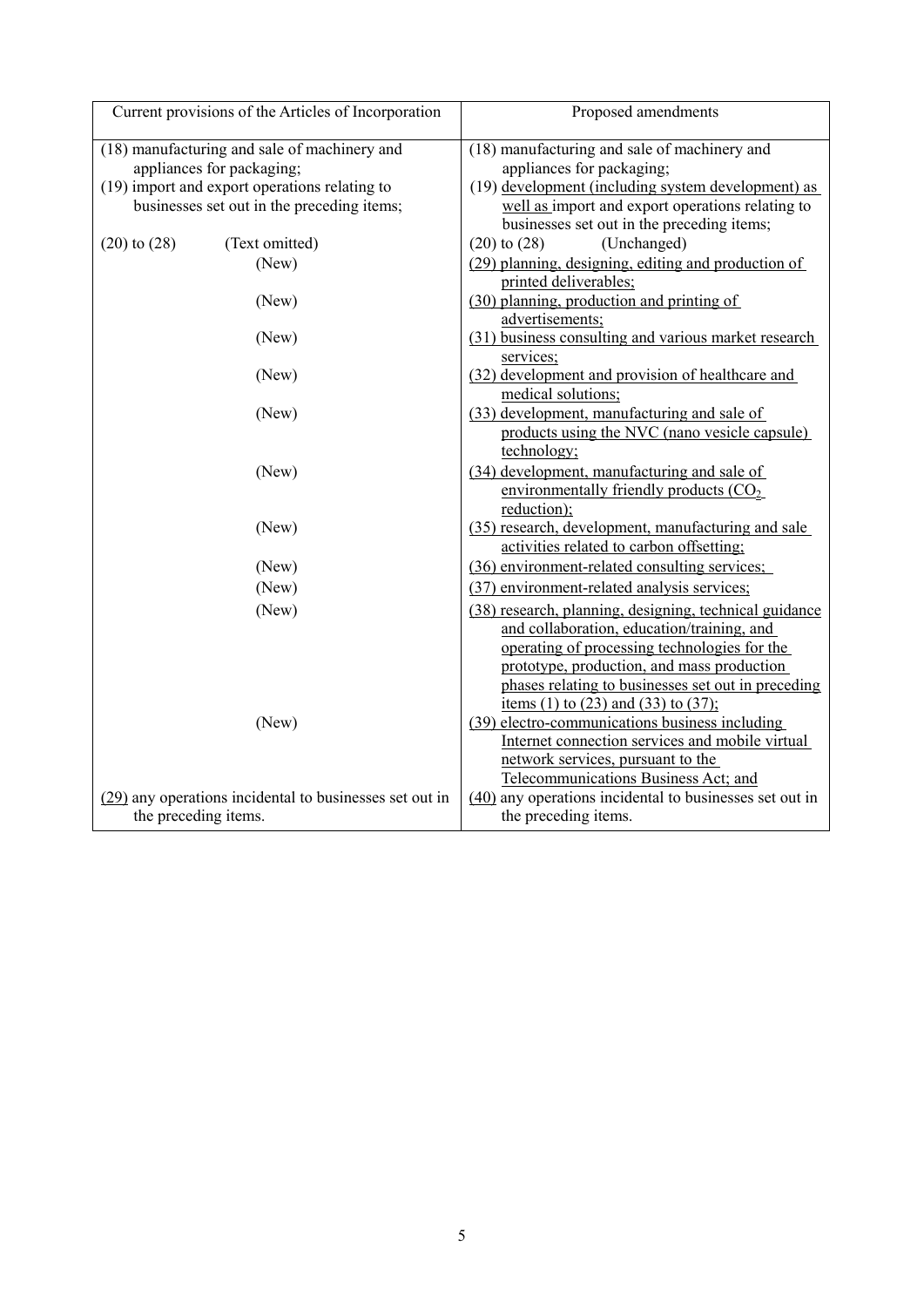# **Proposal No. 4:** Election of Eleven Directors

The terms of office of all eleven Directors will expire at the conclusion of this year's Annual General Meeting of Shareholders. Accordingly, the Company hereby proposes the election of eleven Directors. These director elections have been reviewed by the Company's discretionary Nominating Advisory Committee and decided by the Board of Directors.

The candidates are as follows:

| No.            | Name                | Positions at the Company                                               |                                                                               | Attendance at<br>the Board of<br>Directors<br>meetings |
|----------------|---------------------|------------------------------------------------------------------------|-------------------------------------------------------------------------------|--------------------------------------------------------|
| Directors      |                     |                                                                        |                                                                               |                                                        |
| $\mathbf{1}$   | Kazuo Matsuyama     | Representative Director,<br>President and CEO                          | Reelected                                                                     | 12/12<br>$(100\%)$                                     |
| $\overline{2}$ | Ryutaro Kotaki      | Representative Director,<br><b>Executive Vice President</b><br>and COO | Reelected                                                                     | 9/9<br>$(100\%)$                                       |
| 3              | Koichi Nishida      | Director                                                               | Reelected                                                                     | 12/12<br>$(100\%)$                                     |
| $\overline{4}$ | Ikuo Dobashi        | Director                                                               | Reelected                                                                     | 12/12<br>$(100\%)$                                     |
| 5              | Tatsuo Narumi       | Director                                                               | Reelected                                                                     | 12/12<br>$(100\%)$                                     |
| 6              | Ken Suzuki          | Director                                                               | Reelected<br>Independent Officer<br>Candidate for<br><b>External Director</b> | 12/12<br>$(100\%)$                                     |
| $\overline{7}$ | Yuko Tanaka         | Director                                                               | Reelected<br>Independent Officer<br>Candidate for<br><b>External Director</b> | 10/12<br>(83%)                                         |
| 8              | Ryoji Itoh          | Director                                                               | Reelected<br>Independent Officer<br>Candidate for<br><b>External Director</b> | 12/12<br>$(100\%)$                                     |
| 9              | Mitsuaki Shimaguchi | Director                                                               | Reelected<br>Independent Officer<br>Candidate for<br><b>External Director</b> | 12/12<br>$(100\%)$                                     |
| 10             | Hideo Yamada        | Director                                                               | Reelected<br>Independent Officer<br>Candidate for<br><b>External Director</b> | 12/12<br>$(100\%)$                                     |
| 11             | Chieko Matsuda      | Director                                                               | Reelected<br>Independent Officer<br>Candidate for<br><b>External Director</b> | 9/9<br>$(100\%)$                                       |

Note: For Mr. Ryutaro Kotaki and Ms. Chieko Matsuda, the attendance ratio takes into consideration meetings conducted after they assumed the post of Director on June 21, 2016.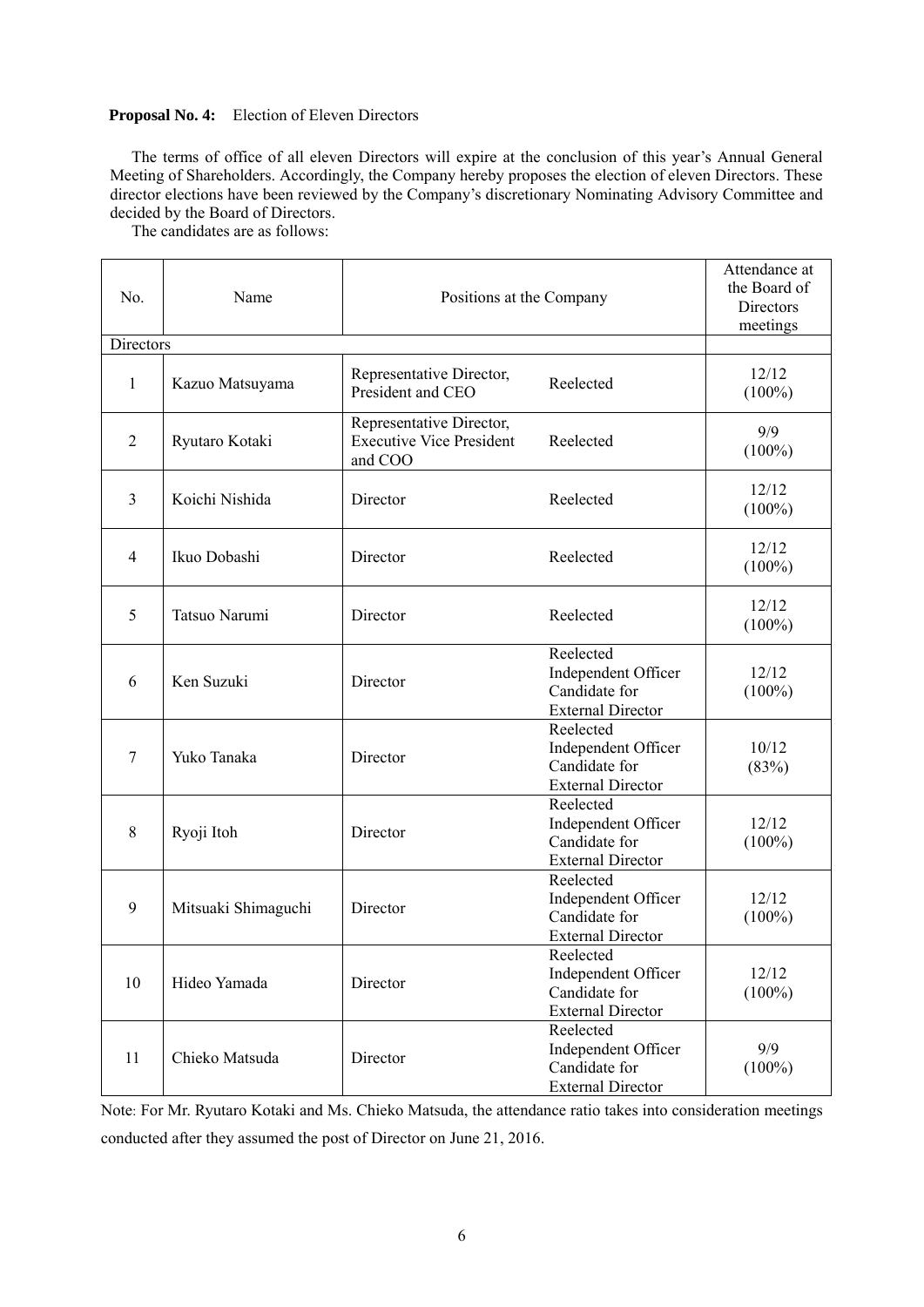| No. | Name<br>(Date of birth)                                                                                                                                                                                                                                                                                                                                                                | Career summaries, positions and responsibilities at the Company<br>(significant concurrent positions)                              |                                                                                                                                                                                                                                                                                                                                                                                                                                                                                                                                                                                                                                                                                                                                                                                                                                                                                                                                        | Number of<br>shares of the |
|-----|----------------------------------------------------------------------------------------------------------------------------------------------------------------------------------------------------------------------------------------------------------------------------------------------------------------------------------------------------------------------------------------|------------------------------------------------------------------------------------------------------------------------------------|----------------------------------------------------------------------------------------------------------------------------------------------------------------------------------------------------------------------------------------------------------------------------------------------------------------------------------------------------------------------------------------------------------------------------------------------------------------------------------------------------------------------------------------------------------------------------------------------------------------------------------------------------------------------------------------------------------------------------------------------------------------------------------------------------------------------------------------------------------------------------------------------------------------------------------------|----------------------------|
|     | Kazuo Matsuyama<br>(August 20, 1960)<br>Reelected<br>Years of service:<br>8                                                                                                                                                                                                                                                                                                            | June 2001<br>January 2004<br><b>July 2005</b><br><b>July 2007</b><br>June 2009<br>October 2009<br><b>July 2010</b><br>October 2011 | Joined the Company<br>Senior Manager of Human Resources Dept.,<br>Administration Division (Dispatched to SATO<br><b>INTERNATIONAL PTE. LTD.)</b><br>Executive Officer; Senior Manager of Sales & Marketing,<br>SATO INTERNATIONAL PTE. LTD.<br>Senior Executive Officer; General Manager of SATO<br>INTERNATIONAL PTE. LTD.<br>Vice President; Managing Director of SATO<br><b>INTERNATIONAL PTE, LTD.</b><br>Director and Vice President; Managing Director of SATO<br><b>INTERNATIONAL PTE. LTD.</b><br>Director, Vice President and General Manager of<br><b>International Business Division</b><br>Director, Executive Vice President, responsible for<br>International Business and General Manager of<br><b>International Business Division</b><br>December 2010 Representative Director, Executive Vice President and<br>COO, responsible for International Business<br>Representative Director, President and CEO (to present) | Company held<br>33,668     |
|     | (Reasons for recommendation as Director)<br>Mr. Matsuyama has served as the financial officer of the Company's manufacturing subsidiary in Malaysia and as<br>the president of its overseas regional headquarters in Singapore. In 2011, he assumed office as Representative<br>Director President and CEO of the Company gaining experience and producing results in management roles |                                                                                                                                    |                                                                                                                                                                                                                                                                                                                                                                                                                                                                                                                                                                                                                                                                                                                                                                                                                                                                                                                                        |                            |

Director, President and CEO of the Company, gaining experience and producing results in management roles both in and outside Japan where he demonstrates great leadership. The Company has determined that he is qualified to oversee business activities as Director to accelerate globalization and pursue maximization of customer value, and therefore renominates him as a candidate for Director.

(Message from the candidate to shareholders)

The SATO Group has developed its business by meeting customer needs throughout the 77 years since its foundation, turning changes in its external operating environment into opportunities in the spirit of "Ceaseless Creativity". In recent years, our lives have started to change significantly with ongoing rapid technological advances including IoT, AI and automation. Taking such changes as opportunities for the Group to grow further, I will work toward my mission of creating innovations that contribute to society together with all employees.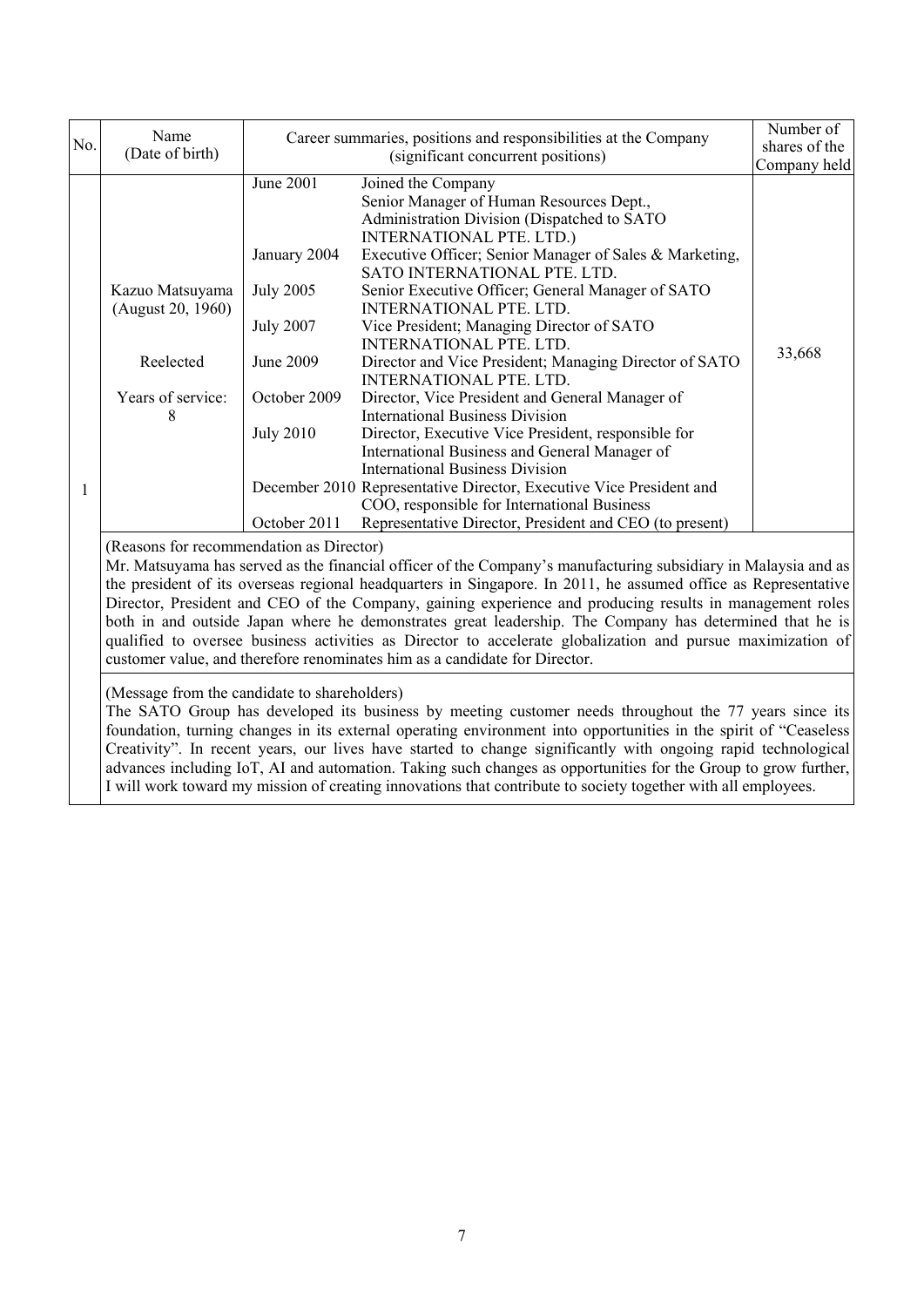| No.            | Name<br>(Date of birth)                                                                                                                                 |                                                                                                                 | Career summaries, positions and responsibilities at the Company<br>(significant concurrent positions)                                                                                                                                                                                                                                                                                                                                                                        | Number of<br>shares of the<br>Company held |  |
|----------------|---------------------------------------------------------------------------------------------------------------------------------------------------------|-----------------------------------------------------------------------------------------------------------------|------------------------------------------------------------------------------------------------------------------------------------------------------------------------------------------------------------------------------------------------------------------------------------------------------------------------------------------------------------------------------------------------------------------------------------------------------------------------------|--------------------------------------------|--|
|                | Ryutaro Kotaki<br>(July 16, 1964)<br>Reelected<br>Years of service:                                                                                     | February 1988<br><b>July 2007</b><br>October 2011<br>April 2012<br>April 2013<br><b>July 2014</b><br>April 2016 | Joined the Company<br>Executive Officer and Senior Manager of Printer Sales<br>Promotion Dept., Sales Division<br>Executive Officer; Director and General Manager of<br>Domestic Sales Dept., SATO CORPORATION<br>Executive Officer; President of SATO TECHNO LAB<br>$CO1$ , LTD.<br>Senior Executive Officer; President of SATO<br>TECHNOLOGY CO., LTD.<br>Vice President; President of SATO TECHNOLOGY CO.,<br>LTD.<br>Executive Vice President and COO; President of SATO | 13,027                                     |  |
| $\overline{2}$ |                                                                                                                                                         | June 2016                                                                                                       | CORPORATION (to present)<br>Representative Director, Executive Vice President and<br>COO (to present)                                                                                                                                                                                                                                                                                                                                                                        |                                            |  |
|                | (Reasons for recommendation as Director)<br>Mr. Kotaki has held key positions in the Company's Japanese sales company and the president role of its R&D |                                                                                                                 |                                                                                                                                                                                                                                                                                                                                                                                                                                                                              |                                            |  |

business company, during which period he also served as Executive Officer for nine years expanding sales in Japan and improving product development processes. In April 2016, he took office as the Company's Vice President and Chief Operating Officer, and serving concurrently as the president of SATO CORPORATION, its Japanese sales company, he will be driving domestic businesses to also support the global expansion of customers. The Company has determined that he is qualified to oversee business activities as Director to accelerate globalization and pursue maximization of customer value, and therefore renominates him as a candidate for Director.

(Message from the candidate to shareholders)

I sincerely appreciate our shareholders' continued support for SATO Group. In my dual roles, I will manage our business to further enhance our core competence in *Genbaryoku* and put customer value first in order to achieve growth and sustainable profit for our Japanese business.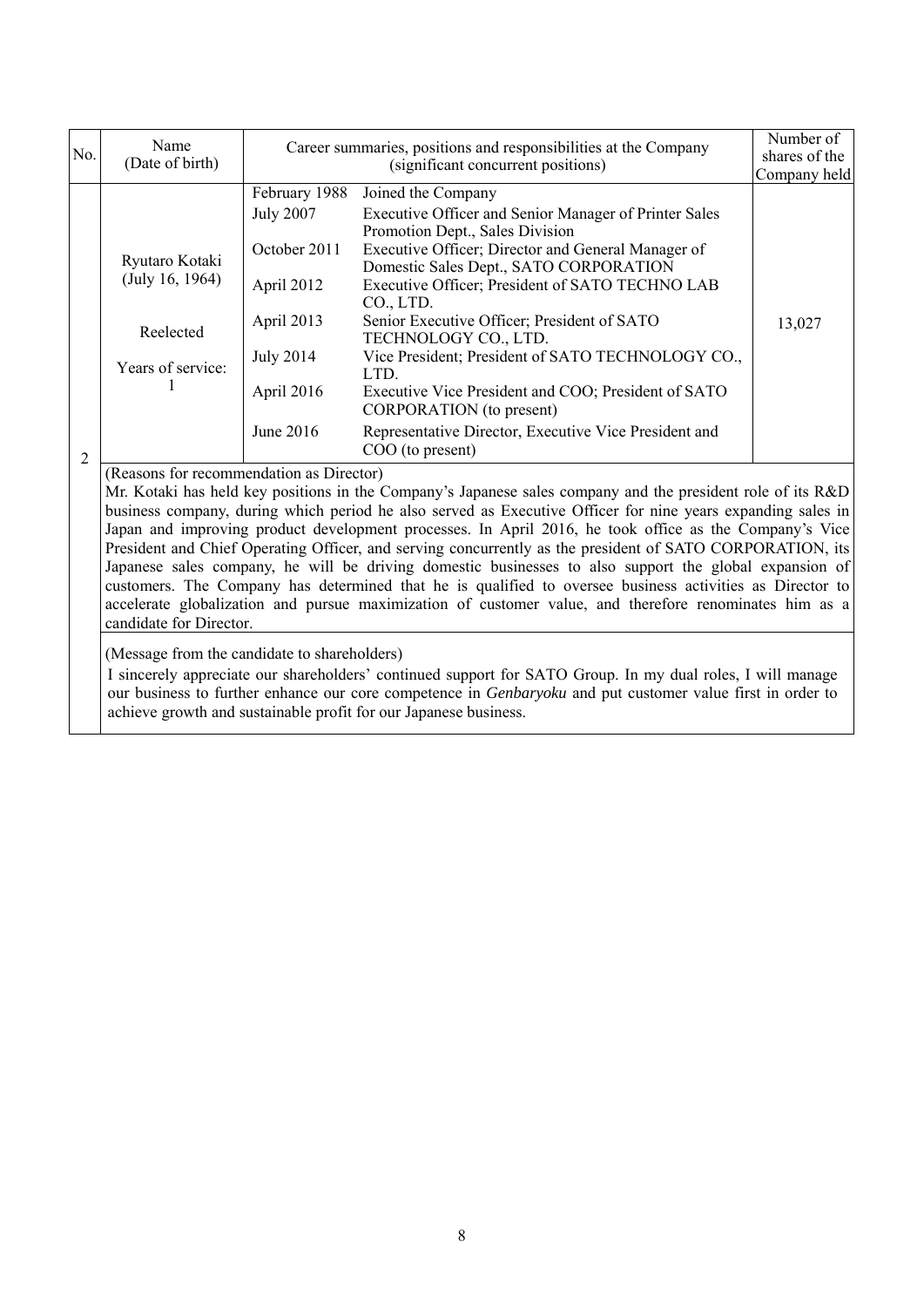| No.                                                                                                                                                         | Name<br>(Date of birth)                                                       | Career summaries, positions and responsibilities at the Company<br>(significant concurrent positions)                                                 |                                                                                                                                                                                                                                                                                                                                                                                                                                                                                                                                                                                                                                                                                                                                                                                                                           | Number of<br>shares of the<br>Company held |
|-------------------------------------------------------------------------------------------------------------------------------------------------------------|-------------------------------------------------------------------------------|-------------------------------------------------------------------------------------------------------------------------------------------------------|---------------------------------------------------------------------------------------------------------------------------------------------------------------------------------------------------------------------------------------------------------------------------------------------------------------------------------------------------------------------------------------------------------------------------------------------------------------------------------------------------------------------------------------------------------------------------------------------------------------------------------------------------------------------------------------------------------------------------------------------------------------------------------------------------------------------------|--------------------------------------------|
|                                                                                                                                                             | Koichi Nishida<br>(December 10, 1958)<br>Reelected<br>Years of service:<br>16 | March 1981<br>February 1998<br>April 1999<br>June 2001<br>June 2002<br>June 2003<br>June 2005<br>April 2006<br>June 2007<br>October 2011<br>June 2012 | Joined the Company<br>Senior Manager of System Service Dept., CS Division<br>General Manager of CS Division<br>Director and General Manager of CS Division<br>Director, responsible for Production in Malaysia<br>Director and Senior Executive Officer, responsible for<br>Production in Malaysia<br>Director and Vice President, responsible for Overseas<br>Production<br>Director and Vice President, responsible for Overseas<br>Production and Purchase<br>Representative Director, President and CEO<br>Representative Director and Chairman<br>Director (to present)                                                                                                                                                                                                                                              | 39,795                                     |
| (Reasons for recommendation as Director)<br>3<br>and therefore renominates him as a candidate for Director.<br>(Message from the candidate to shareholders) |                                                                               |                                                                                                                                                       | Mr. Nishida has headed the Company's customer service division and served as the president of its Malaysian<br>and Vietnamese manufacturing subsidiaries, and subsequently Representative Director and President as well as<br>Chairman of the Company for five years from 2007. Since 2012, he has been making efforts in shaping global<br>governance across the company and managing the creation and protection of intellectual property to improve the<br>company value in his role as executive for intellectual property. The Company has determined that he is qualified<br>to oversee business activities as Director to accelerate globalization and pursue maximization of customer value,<br>SATO Group seeks to be a value-creating company that is useful to society and trusted by its customers. As such, |                                            |

I have been handling and driving intellectual production activities for improving our technical competitiveness, the promotion of environment-friendly management for increasing our company value, and activities aimed at the development of the Auto-ID solutions industry. And as the creation of new company value becomes increasingly important, I also have been putting in efforts for the sustainable development of our group businesses. I will monitor governance of the Company from within, and work to ensure that the sharing of returns with shareholders, employees, society and the company is taken into account under proper business management.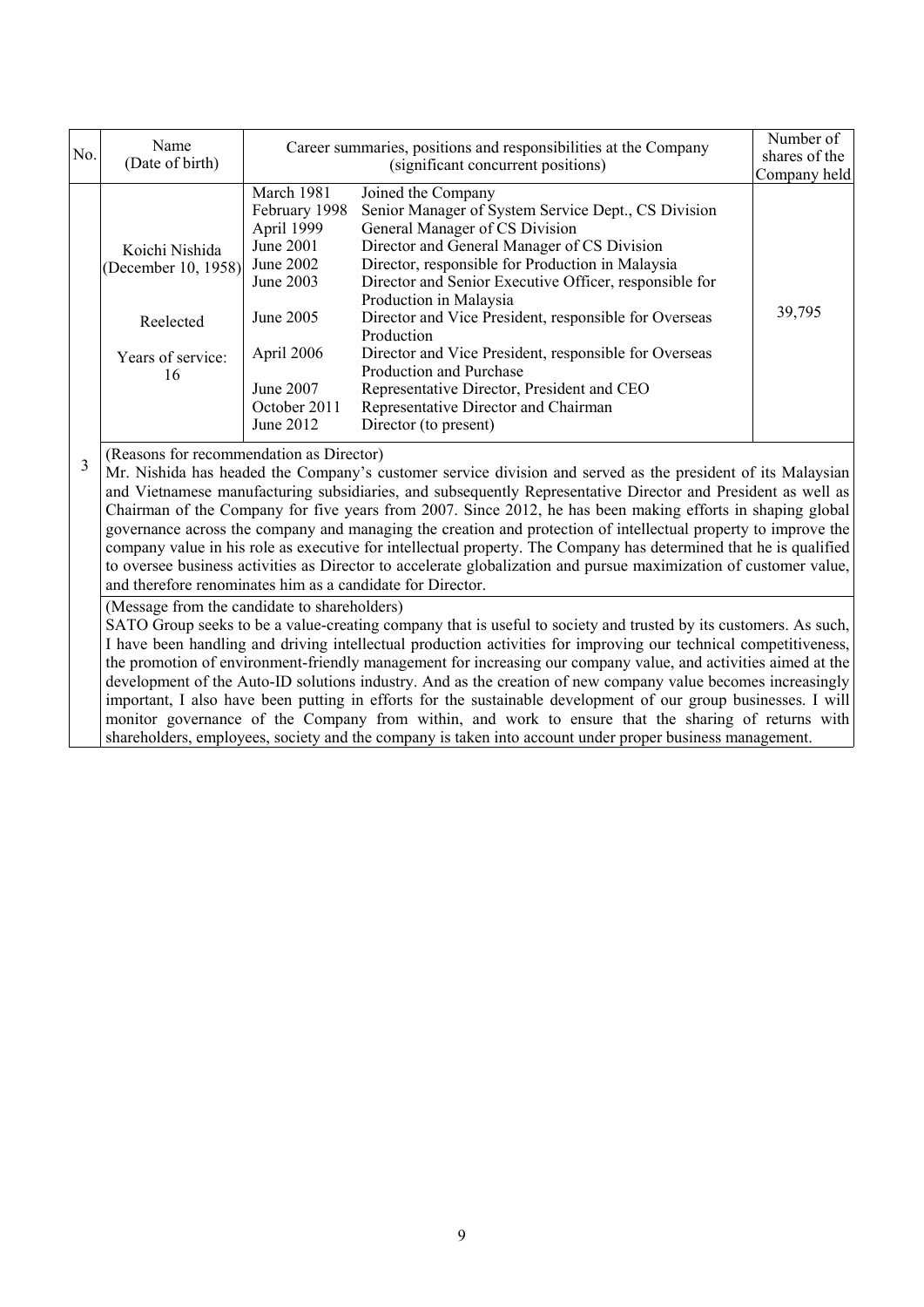|                                                                                                                                                                                                                                                                               | Name                                                                                                                                                                                                                                                                                                                                                                                                                                                                                                                                                                                                                                                                                                                                            | Career summaries, positions and responsibilities at the Company                                                                                                                      |                                                                                                                                                                                                                                                                                                                                                                                                                                                                                                                                                                                                                                                                                                                                                                                  | Number of              |  |
|-------------------------------------------------------------------------------------------------------------------------------------------------------------------------------------------------------------------------------------------------------------------------------|-------------------------------------------------------------------------------------------------------------------------------------------------------------------------------------------------------------------------------------------------------------------------------------------------------------------------------------------------------------------------------------------------------------------------------------------------------------------------------------------------------------------------------------------------------------------------------------------------------------------------------------------------------------------------------------------------------------------------------------------------|--------------------------------------------------------------------------------------------------------------------------------------------------------------------------------------|----------------------------------------------------------------------------------------------------------------------------------------------------------------------------------------------------------------------------------------------------------------------------------------------------------------------------------------------------------------------------------------------------------------------------------------------------------------------------------------------------------------------------------------------------------------------------------------------------------------------------------------------------------------------------------------------------------------------------------------------------------------------------------|------------------------|--|
| No.                                                                                                                                                                                                                                                                           | (Date of birth)                                                                                                                                                                                                                                                                                                                                                                                                                                                                                                                                                                                                                                                                                                                                 |                                                                                                                                                                                      | (significant concurrent positions)                                                                                                                                                                                                                                                                                                                                                                                                                                                                                                                                                                                                                                                                                                                                               | shares of the          |  |
| 4                                                                                                                                                                                                                                                                             | Ikuo Dobashi<br>(September 21, 1955)<br>Reelected<br>Years of service:<br>12                                                                                                                                                                                                                                                                                                                                                                                                                                                                                                                                                                                                                                                                    | October 1980<br>April 1999<br>June 2002<br>June 2003<br>June 2005<br>June 2007<br>October 2007<br>June 2011<br>October 2011<br>April 2012<br>June 2012<br>October 2013<br>April 2014 | Joined the Company<br>Senior Manager of Printer Sales Promotion Dept., Sales<br>Division<br>General Manager of CS Division<br>Senior Executive Officer and General Manager of Sales<br>Division<br>Director, Vice President and General Manager of Sales<br>Division<br>Representative Director, Executive Vice President, COO<br>(responsible for Domestic Business), and General<br>Manager of Sales Division<br>Representative Director, Executive Vice President and<br>COO<br>Director and Chairman<br>Director and Vice Chairman<br>Director and Vice Chairman, responsible for Europe<br><b>Business</b><br>Director, responsible for Europe Business; Director and<br>Chairman of SATO CORPORATION<br>Director, responsible for Europe Business<br>Director (to present) | Company held<br>26,269 |  |
|                                                                                                                                                                                                                                                                               | (Reasons for recommendation as Director)<br>Mr. Dobashi has headed the Company's domestic sales division where he succeeded in building a strong sales<br>structure, and served as Representative Director and Executive Vice President of the Company for four years<br>from 2007. From 2012, he served as Director and Chairman of the Company's sales regional headquarters in<br>Europe for one year, making such achievements as enhancing the sales structure in Europe and reaching<br>profitability. The Company has determined that he is qualified to oversee business activities as Director to<br>accelerate globalization and pursue maximization of customer value, and therefore renominates him as a<br>candidate for Director. |                                                                                                                                                                                      |                                                                                                                                                                                                                                                                                                                                                                                                                                                                                                                                                                                                                                                                                                                                                                                  |                        |  |
| (Message from the candidate to shareholders)<br>Our vision is to become the most trusted company in the Auto-ID solutions industry worldwide by ensuring<br>accuracy and sustainability, saving labor and resources, offering reassurance, and building emotional connections |                                                                                                                                                                                                                                                                                                                                                                                                                                                                                                                                                                                                                                                                                                                                                 |                                                                                                                                                                                      |                                                                                                                                                                                                                                                                                                                                                                                                                                                                                                                                                                                                                                                                                                                                                                                  |                        |  |

for/with our customers. With this vision in mind, I will strive to strengthen corporate governance and create company value in my role as Director. Besides our Auto-ID solutions business, we are also providing environmentally friendly products and solutions to help customers reduce their environmental loads, and will work to make this green business stronger in the fiscal year 2017 to expand our profit base.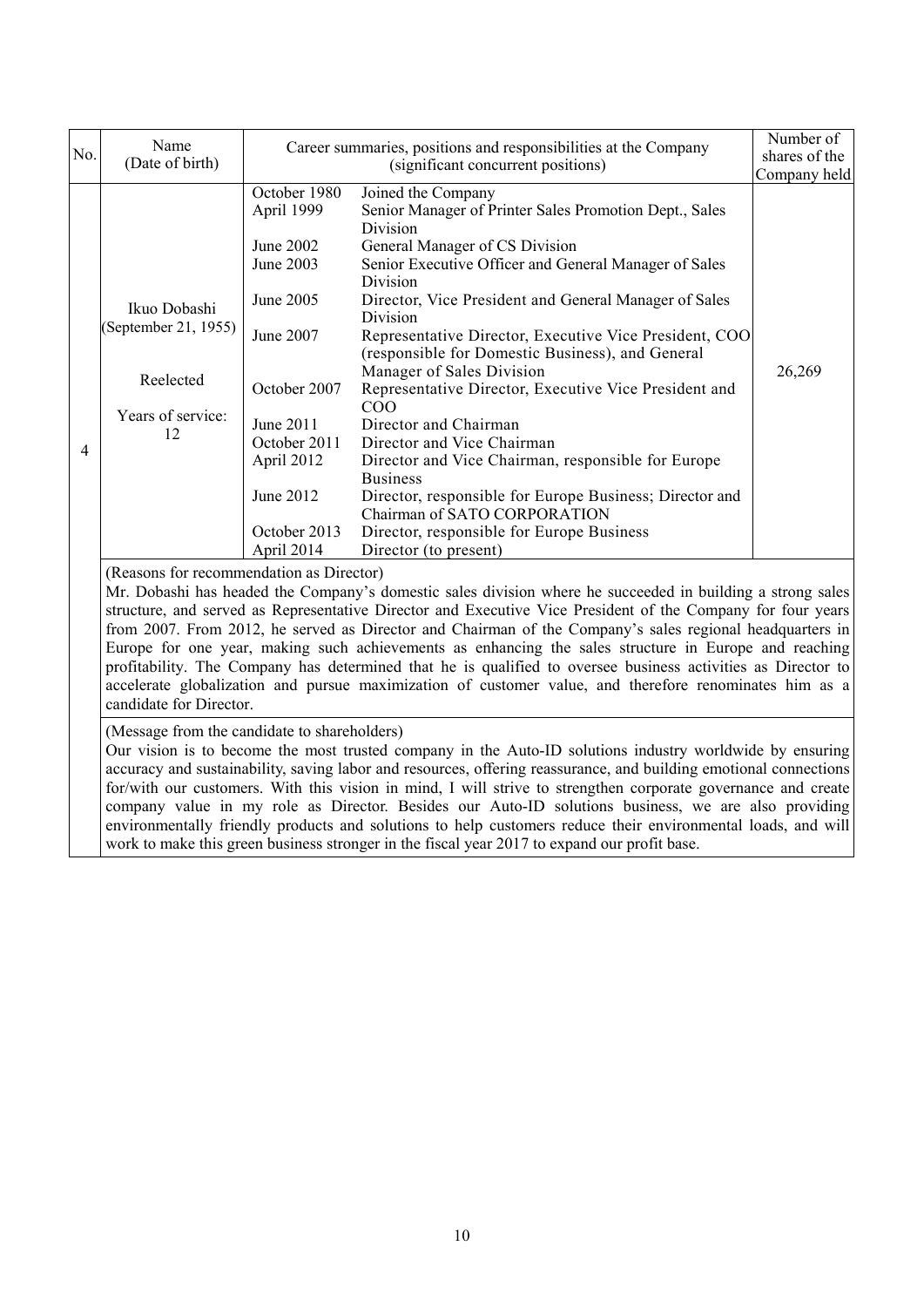|     |                                                                                                                                                                                                                                                                                                                                                                                                                                                                                                                                                                                                                                                                                                                |                                                                                                                                                |                                                                                                                                                                                                                                                                                                                                                                                                                                                                                                                                                                                                                                                                                                                                                                                                                                                                                             | Number of     |  |
|-----|----------------------------------------------------------------------------------------------------------------------------------------------------------------------------------------------------------------------------------------------------------------------------------------------------------------------------------------------------------------------------------------------------------------------------------------------------------------------------------------------------------------------------------------------------------------------------------------------------------------------------------------------------------------------------------------------------------------|------------------------------------------------------------------------------------------------------------------------------------------------|---------------------------------------------------------------------------------------------------------------------------------------------------------------------------------------------------------------------------------------------------------------------------------------------------------------------------------------------------------------------------------------------------------------------------------------------------------------------------------------------------------------------------------------------------------------------------------------------------------------------------------------------------------------------------------------------------------------------------------------------------------------------------------------------------------------------------------------------------------------------------------------------|---------------|--|
| No. | Name                                                                                                                                                                                                                                                                                                                                                                                                                                                                                                                                                                                                                                                                                                           |                                                                                                                                                | Career summaries, positions and responsibilities at the Company                                                                                                                                                                                                                                                                                                                                                                                                                                                                                                                                                                                                                                                                                                                                                                                                                             | shares of the |  |
|     | (Date of birth)                                                                                                                                                                                                                                                                                                                                                                                                                                                                                                                                                                                                                                                                                                | (significant concurrent positions)                                                                                                             |                                                                                                                                                                                                                                                                                                                                                                                                                                                                                                                                                                                                                                                                                                                                                                                                                                                                                             | Company held  |  |
| 5   | Tatsuo Narumi<br>(February 24, 1952)<br>Reelected<br>Years of service:<br>9                                                                                                                                                                                                                                                                                                                                                                                                                                                                                                                                                                                                                                    | August 2000<br>April 2001<br>May 2003<br>June 2003<br>October 2005<br>January 2006<br><b>July 2007</b><br><b>June 2008</b><br><b>July 2009</b> | Joined the Company<br>Senior Manager of Secretary's Office<br>Senior Manager of Human Resources Dept.,<br><b>Administration Division</b><br>Senior Manager of Planning Dept., Corporate Planning and<br><b>Administration Division</b><br>Executive Officer and Senior Manager of Planning Dept.,<br>Corporate Planning and Administration Division<br>Executive Officer, General Manager of Corporate Planning<br>and Administration Division and Senior Manager of<br>Planning Dept.<br>Senior Executive Officer and General Manager of<br>Corporate Planning and Administration Division<br>Vice President and General Manager of Corporate Planning<br>and Administration Division<br>Director, Vice President and General Manager of Corporate<br>Planning and Administration Division<br>Director (to present)<br>December 2016 Representative Director, SpeciaLase Ltd. (to present) | 22,563        |  |
|     | (Reasons for recommendation as Director)<br>Mr. Narumi has headed the Corporate Planning Division of the Company, during which period he also served as<br>Executive Officer for six years. Since he became Director in 2008, he has worked to enhance our global business<br>base from the corporate planning aspect, and to enhance our governance structure in sales group companies<br>starting 2015. The Company has determined that he is qualified to oversee business activities as Director to<br>accelerate globalization and pursue maximization of customer value, and therefore renominates him as a<br>candidate for Director.                                                                   |                                                                                                                                                |                                                                                                                                                                                                                                                                                                                                                                                                                                                                                                                                                                                                                                                                                                                                                                                                                                                                                             |               |  |
|     | (Message from the candidate to shareholders)<br>I believe that Internal Directors play the important roles of strengthening governance and creating long-term<br>company value. As such, I work with other Directors to check for possible issues from the executive team's<br>monthly business updates and provide advice as necessary. In December 2016, I also started to serve as the<br>Representative Director of SpeciaLase Ltd., a newly established SATO company. My aims are to increase<br>customer value and contribute to our business performance at the group level, and I will continue to make efforts<br>in building our company base from a medium- to long-term perspective going forward. |                                                                                                                                                |                                                                                                                                                                                                                                                                                                                                                                                                                                                                                                                                                                                                                                                                                                                                                                                                                                                                                             |               |  |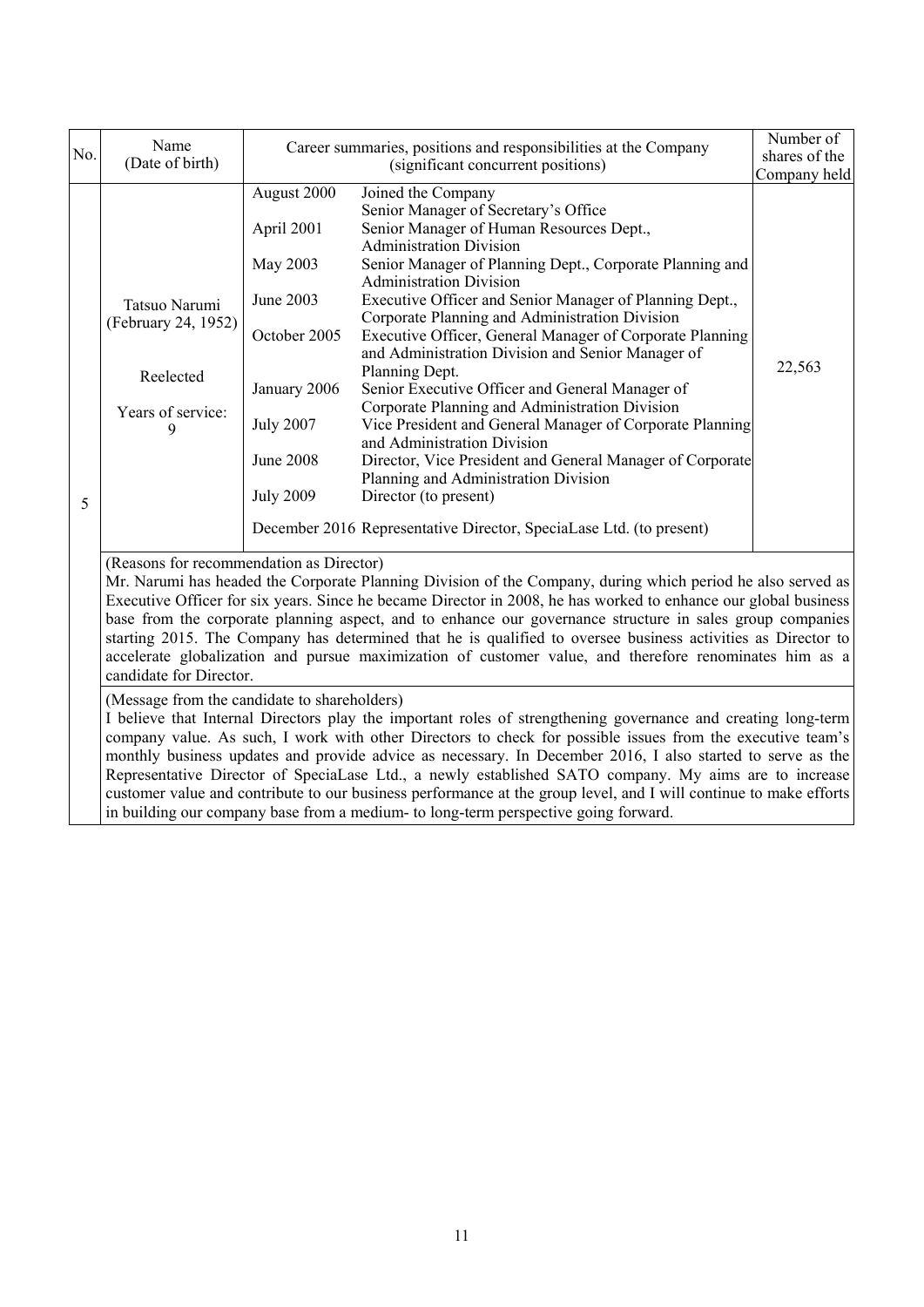| No. | Name<br>(Date of birth)                                                                                                                                                                                                                                                                                                                                                                                                                                                                                                                                                                                                                                                         |                                                                                                                                                           | Career summaries, positions and responsibilities at the Company<br>(significant concurrent positions)                                                                                                                                                                                                                                                                                                                                                                                                                                                                                                                                                                                               | Number of<br>shares of the<br>Company held |
|-----|---------------------------------------------------------------------------------------------------------------------------------------------------------------------------------------------------------------------------------------------------------------------------------------------------------------------------------------------------------------------------------------------------------------------------------------------------------------------------------------------------------------------------------------------------------------------------------------------------------------------------------------------------------------------------------|-----------------------------------------------------------------------------------------------------------------------------------------------------------|-----------------------------------------------------------------------------------------------------------------------------------------------------------------------------------------------------------------------------------------------------------------------------------------------------------------------------------------------------------------------------------------------------------------------------------------------------------------------------------------------------------------------------------------------------------------------------------------------------------------------------------------------------------------------------------------------------|--------------------------------------------|
| 6   | Ken Suzuki<br>(June 11, 1948)<br>Reelected<br>Independent Officer<br>Candidate for<br><b>External Director</b><br>Years of service:<br>15                                                                                                                                                                                                                                                                                                                                                                                                                                                                                                                                       | February 1974<br>April 1983<br>April 1994<br>June 2002<br>June 2005<br>September 2006<br>October 2008<br>April 2009<br>May 2013<br>June 2015<br>June 2015 | Joined Suzuhiko Co., Ltd. (VITAL-NET, Inc. at present)<br>Managing Director of SUN-S Inc. (VITAL-NET, Inc. at<br>present)<br>Representative Director and President of SUN-S Inc.<br>Director of the Company (to present)<br>Representative Director, President and CEO of<br>VITAL-NET Inc.<br>Outside Director of HOKUYAKU TAKEYAMA<br>Holdings, Inc. (to present)<br>Outside Director of Forest Holdings Inc. (to present)<br>Representative Director and President of VITAL KSK<br>HOLDINGS, INC.<br>Chairman of The Federation of Japan Pharmaceutical<br>Wholesalers Association (to present)<br>Chairman of VITAL-NET, Inc. (to present)<br>Chairman of VITAL KSK HOLDINGS, INC. (to present) | 5,780                                      |
|     | (Reasons for recommendation as Director)<br>Mr. Suzuki possesses extensive experience and broad insights in managing business operations, tapping into them<br>actively to offer wide-ranging opinions and recommendations during deliberations of business-critical matters at<br>the Board of Directors' meetings. The Company has determined that he is qualified to drive sustainable business<br>management globally as Director, and therefore renominates him as a candidate for External Director.<br>(Message from the candidate to shareholders)<br>SATO Group is expanding its global business activities based on its corporate philosophy "to contribute towards a |                                                                                                                                                           |                                                                                                                                                                                                                                                                                                                                                                                                                                                                                                                                                                                                                                                                                                     |                                            |

better and more sustainable world." Moving forward, I believe that SATO can further improve its company value to benefit society, employees and shareholders by engaging in creative businesses while maintaining stable growth at the same time. To that end, I will do my best, as External Director, to make sure that the Group's corporate governance function works effectively by leveraging my experience in corporate management.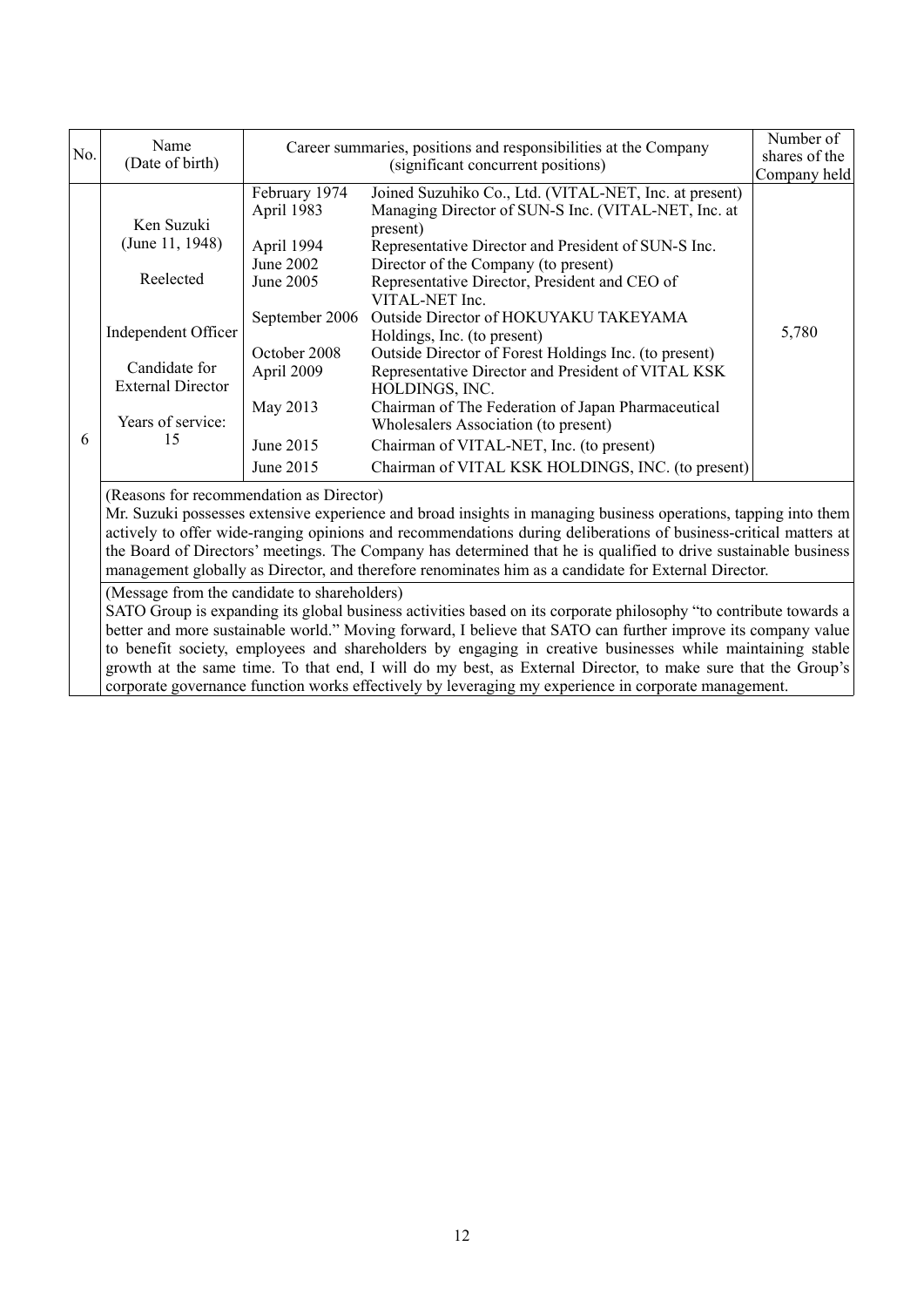|     | Name                                                                                                                                                                                                                                                                                                                                                                                                                                                                                                                                                                                                                                                                                       | Career summaries, positions and responsibilities at the Company                               |                                                                                                                                                                                                                                                                                                                                                                                                                                                                                                            | Number of     |  |
|-----|--------------------------------------------------------------------------------------------------------------------------------------------------------------------------------------------------------------------------------------------------------------------------------------------------------------------------------------------------------------------------------------------------------------------------------------------------------------------------------------------------------------------------------------------------------------------------------------------------------------------------------------------------------------------------------------------|-----------------------------------------------------------------------------------------------|------------------------------------------------------------------------------------------------------------------------------------------------------------------------------------------------------------------------------------------------------------------------------------------------------------------------------------------------------------------------------------------------------------------------------------------------------------------------------------------------------------|---------------|--|
| No. | (Date of birth)                                                                                                                                                                                                                                                                                                                                                                                                                                                                                                                                                                                                                                                                            |                                                                                               | (significant concurrent positions)                                                                                                                                                                                                                                                                                                                                                                                                                                                                         | shares of the |  |
|     |                                                                                                                                                                                                                                                                                                                                                                                                                                                                                                                                                                                                                                                                                            |                                                                                               |                                                                                                                                                                                                                                                                                                                                                                                                                                                                                                            | Company held  |  |
| 7   | Yuko Tanaka<br>(January 30, 1952)<br>Reelected<br>Independent Officer<br>Candidate for                                                                                                                                                                                                                                                                                                                                                                                                                                                                                                                                                                                                     | April 1980<br>April 1983<br>April 1986<br>April 1991<br>April 1993<br>April 2003<br>June 2004 | Full-time Lecturer at 1st Faculty of Liberal Arts of Hosei<br>University<br>Assistant Professor at 1st Faculty of Liberal Arts of Hosei<br>University<br>Exchange research worker at Beijing University<br>Professor at 1st Faculty of Liberal Arts of Hosei University<br>Overseas research worker of the University of Oxford<br>Professor at the Department of Media and Communication<br>Studies, Faculty of Social Sciences, Hosei University (to<br>present)<br>Director of the Company (to present) | 2,959         |  |
|     | <b>External Director</b><br>Years of service:<br>13                                                                                                                                                                                                                                                                                                                                                                                                                                                                                                                                                                                                                                        | April 2007<br>April 2010<br>April 2012<br>April 2014                                          | Professor at International Japan-Studies Institute (graduate<br>school), Hosei University (to present)<br>President of International Japan-Studies Institute (graduate<br>school), Hosei University<br>Dean, Faculty of Social Sciences, Hosei University<br>President of Hosei University (to present)                                                                                                                                                                                                    |               |  |
|     | (Reasons for recommendation as Director)<br>Ms. Tanaka possesses extensive experience and broad insights as university professor and president, tapping into<br>them actively to make statements during deliberations at the Board of Directors' meetings and offer opinions and<br>suggestions on diversity management. The Company has determined that she is qualified to drive sustainable<br>business management globally as Director, and therefore renominates her as a candidate for External Director.                                                                                                                                                                            |                                                                                               |                                                                                                                                                                                                                                                                                                                                                                                                                                                                                                            |               |  |
|     | (Message from the candidate to shareholders)<br>SATO HOLDINGS CORPORATION has established itself as a fair and trustworthy company in Japan over its<br>long corporate history. Going forward, it will need to make itself recognized equally at the global level as many<br>Japanese students now choose their employers from an international perspective and talented non-Japanese<br>students in Japanese schools now seek employment locally upon graduation. To help SATO attract talents and<br>secure its share in the global market, I will further promote diversity beyond gender, cultural and ethnic divides,<br>and strive to improve the enterprise quality of the company. |                                                                                               |                                                                                                                                                                                                                                                                                                                                                                                                                                                                                                            |               |  |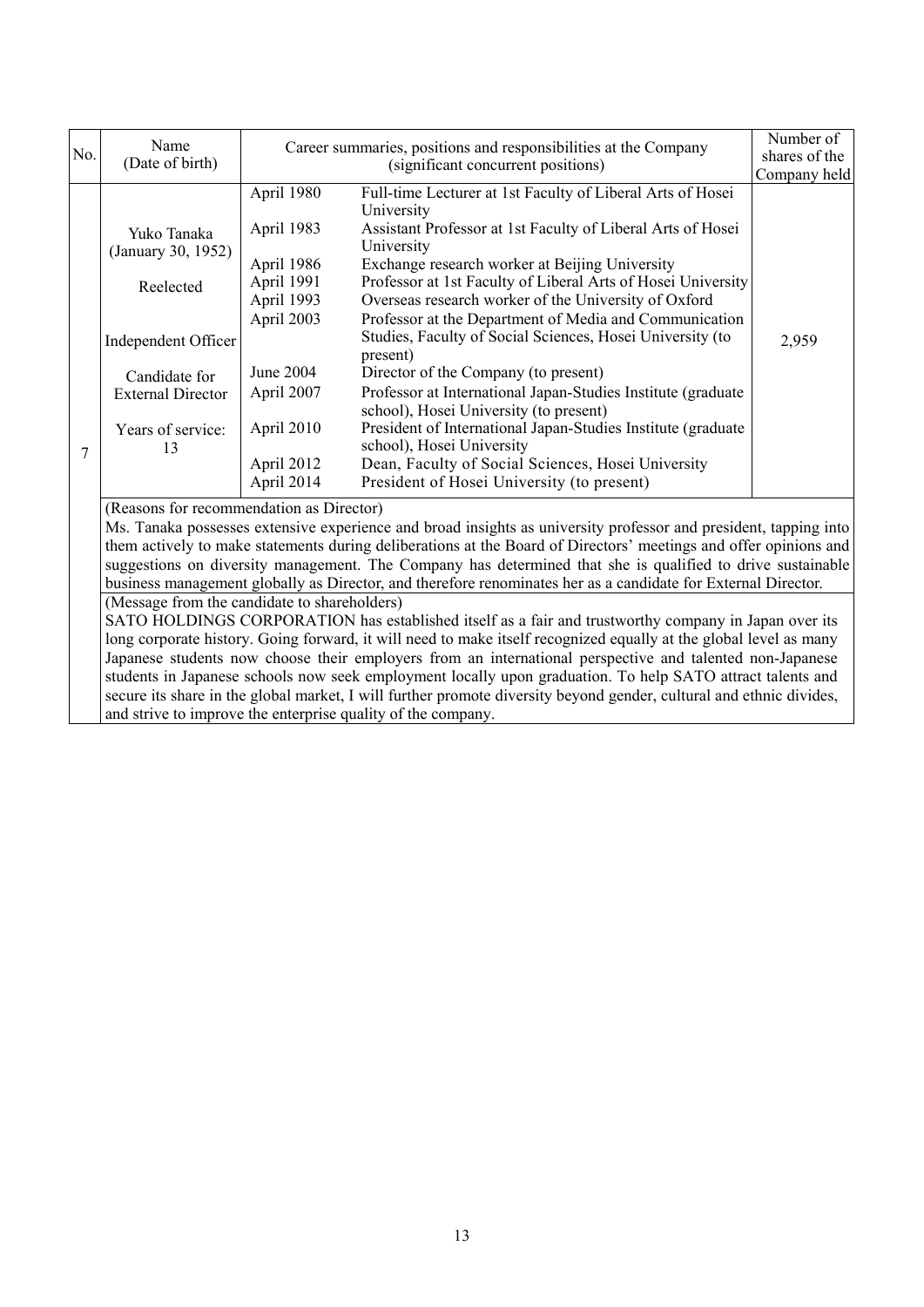| No. | Name<br>(Date of birth)                                                                                                                                                                                                                                                                                                                                                                                                                                                                                                                                                                                                                                                                                                                                                                                                                                                                                                                                                                                                                                                                                                                                                           | Career summaries, positions and responsibilities at the Company<br>(significant concurrent positions)                                                                    |                                                                                                                                                                                                                                                                                                                                                                                                                                                                                                                                                                                                                                                                                     | Number of<br>shares of the<br>Company held |  |
|-----|-----------------------------------------------------------------------------------------------------------------------------------------------------------------------------------------------------------------------------------------------------------------------------------------------------------------------------------------------------------------------------------------------------------------------------------------------------------------------------------------------------------------------------------------------------------------------------------------------------------------------------------------------------------------------------------------------------------------------------------------------------------------------------------------------------------------------------------------------------------------------------------------------------------------------------------------------------------------------------------------------------------------------------------------------------------------------------------------------------------------------------------------------------------------------------------|--------------------------------------------------------------------------------------------------------------------------------------------------------------------------|-------------------------------------------------------------------------------------------------------------------------------------------------------------------------------------------------------------------------------------------------------------------------------------------------------------------------------------------------------------------------------------------------------------------------------------------------------------------------------------------------------------------------------------------------------------------------------------------------------------------------------------------------------------------------------------|--------------------------------------------|--|
| 8   | Ryoji Itoh<br>(January 14, 1952)<br>Reelected<br>Independent Officer<br>Candidate for<br><b>External Director</b><br>Years of service:                                                                                                                                                                                                                                                                                                                                                                                                                                                                                                                                                                                                                                                                                                                                                                                                                                                                                                                                                                                                                                            | <b>July 1979</b><br>January 1984<br><b>June 1988</b><br>May 2000<br>January 2001<br>April 2006<br><b>June 2008</b><br>May 2012<br>January 2013<br>June 2014<br>June 2014 | Joined McKinsey & Company<br>Partner of McKinsey & Company<br>Director, responsible for Product Development of UCC<br>UESHIMA COFFEE CO., LTD.<br>September 1990 Representative Director of Schroder Ventures K.K.<br>Project Professor at the Graduate School of Media and<br>Governance, Keio University (to present)<br>President of Bain & Company Japan, Inc.<br>Representative Director of PLANET PLAN. CO., LTD (to<br>present)<br>Director of the Company<br>External Director of RENOWN INCORPORATED<br>Representative Director of El Sol Business Advisor<br>Corporation<br>Director of the Company (to present)<br>Outside Director of Miraca Holdings Inc. (to present) | 1,312                                      |  |
|     | (Reasons for recommendation as Director)<br>Mr. Itoh possesses extensive experience and broad insights as corporate executive and graduate school professor,<br>tapping into them actively to offer opinions and recommendations on business-critical matters during<br>deliberations at the Board of Directors' meetings with the awareness of enhancing SATO's governance structure.<br>The Company has determined that he is qualified to drive sustainable business management globally as Director,<br>and therefore renominates him as a candidate for External Director.<br>(Message from the candidate to shareholders)<br>As disruptive changes including mobile Internet, AI and IoT progress globally, I believe the SATO Group's<br>social mission to bridge the last inch of the last mile will grow increasingly important. I will work to spread this<br>corporate identity worldwide to contribute to societal developments, ensuring that it will translate to increased<br>shareholder value by maintaining and strengthening corporate governance from an independent standpoint to<br>achieve further growth for SATO Group on a short- to medium-term basis. |                                                                                                                                                                          |                                                                                                                                                                                                                                                                                                                                                                                                                                                                                                                                                                                                                                                                                     |                                            |  |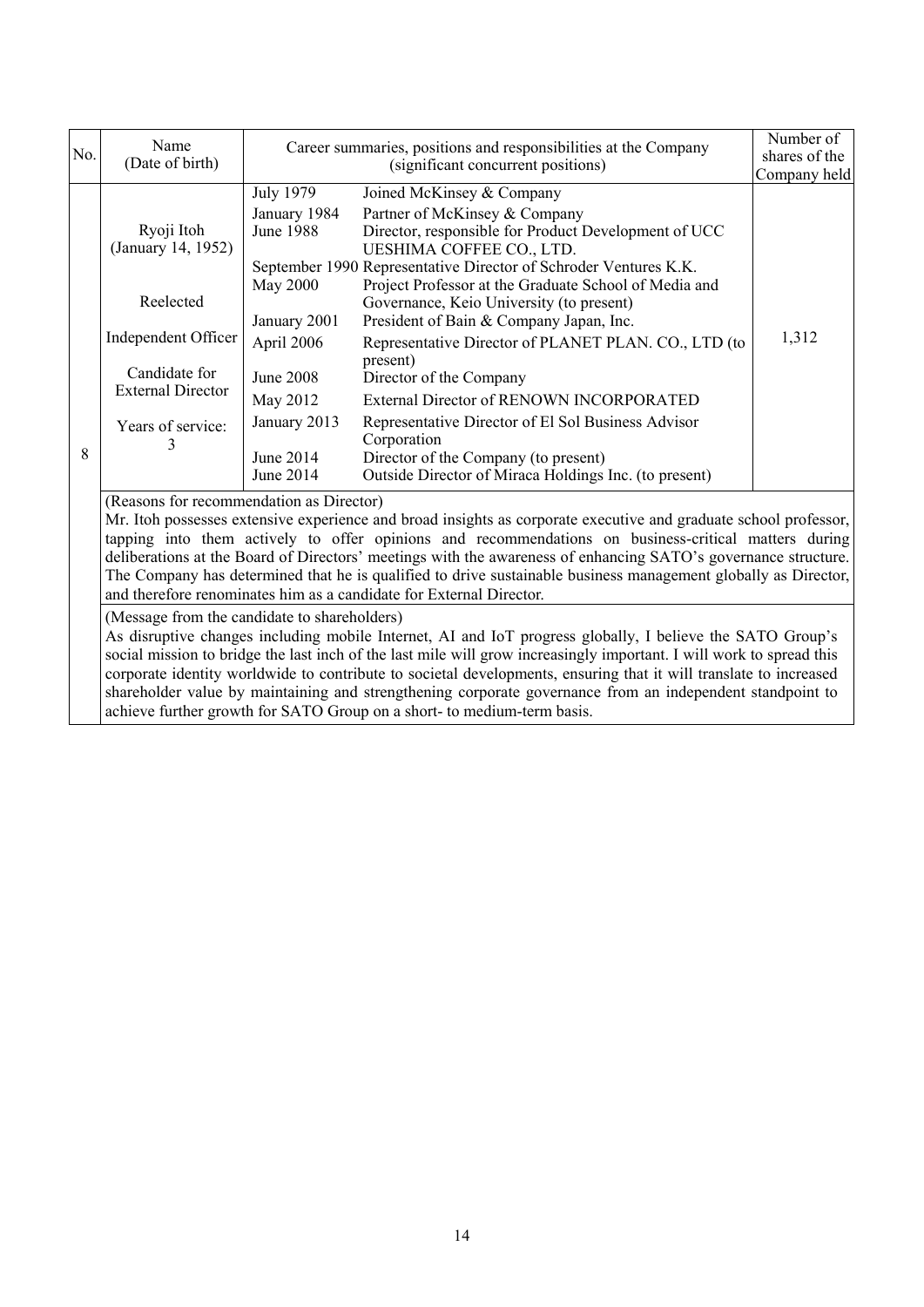| No. | Name<br>(Date of birth)                                                                                                                                                                                                                                                                                                                                                                                                                                                                                                                                                                                                                                                                                                                                                            | Career summaries, positions and responsibilities at the Company<br>(significant concurrent positions)                                               |                                                                                                                                                                                                                                                                                                                                                                                                                                                                                                                                                                                                                                                                                                                                     | Number of<br>shares of the<br>Company held |  |
|-----|------------------------------------------------------------------------------------------------------------------------------------------------------------------------------------------------------------------------------------------------------------------------------------------------------------------------------------------------------------------------------------------------------------------------------------------------------------------------------------------------------------------------------------------------------------------------------------------------------------------------------------------------------------------------------------------------------------------------------------------------------------------------------------|-----------------------------------------------------------------------------------------------------------------------------------------------------|-------------------------------------------------------------------------------------------------------------------------------------------------------------------------------------------------------------------------------------------------------------------------------------------------------------------------------------------------------------------------------------------------------------------------------------------------------------------------------------------------------------------------------------------------------------------------------------------------------------------------------------------------------------------------------------------------------------------------------------|--------------------------------------------|--|
| 9   | Mitsuaki Shimaguchi<br>(March 31, 1942)<br>Reelected<br>Independent Officer<br>Candidate for<br><b>External Director</b><br>Years of service:                                                                                                                                                                                                                                                                                                                                                                                                                                                                                                                                                                                                                                      | April 1987<br>June 1998<br>June 2002<br>March 2006<br>May 2006<br>April 2007<br>April 2007<br>February 2009<br>April 2012<br>June 2014<br>June 2014 | Professor at Graduate School of Business Administration,<br>Keio University<br>Outside Corporate Auditor of Ishii Food Corporation<br>Outside Director of Eisai Co., Ltd.<br>External Director of Lion Corporation<br>External Director of BELLSYSTEM24, Inc.<br>Professor Emeritus of Keio University (to present)<br>Professor at Hosei Business School of Innovation<br>Management, Hosei University<br>September 2007 President of Japan Marketing Association (to present)<br>Outside Corporate Auditor of Suntory Holdings Limited<br>Professor at Graduate School of Business Innovation,<br>Kaetsu University (to present)<br>Director of the Company (to present)<br>Outside Director of Sanrio Company, Ltd. (to present) | 1,644                                      |  |
|     | (Reasons for recommendation as Director)<br>Mr. Shimaguchi possesses extensive knowledge and experience in the marketing field and deep insights as a<br>university professor, tapping into them actively to offer opinions and recommendations on business-critical<br>matters during deliberations at the Board of Directors' meetings from the perspective of improving the company<br>value of SATO Group as a whole. The Company has determined that he is qualified to drive sustainable business<br>management globally as Director, and therefore renominates him as a candidate for External Director.<br>(Message from the candidate to shareholders)<br>A successful senior corporate founder once said, "Customers come first, employees second, and business partners |                                                                                                                                                     |                                                                                                                                                                                                                                                                                                                                                                                                                                                                                                                                                                                                                                                                                                                                     |                                            |  |

third. It is only when this order is followed and profits are produced that the company can afford to make decisions benefiting the fourth party: its shareholders and business founder(s). Changing this order of priority will lead to failure." In today's world where businesses depend on the market for survival, I will apply this principle and watch over the SATO Group in a supportive but critical manner to help the Group achieve higher enterprise value (and ultimately, higher shareholder value) in the long term and continue to operate as an excellent company.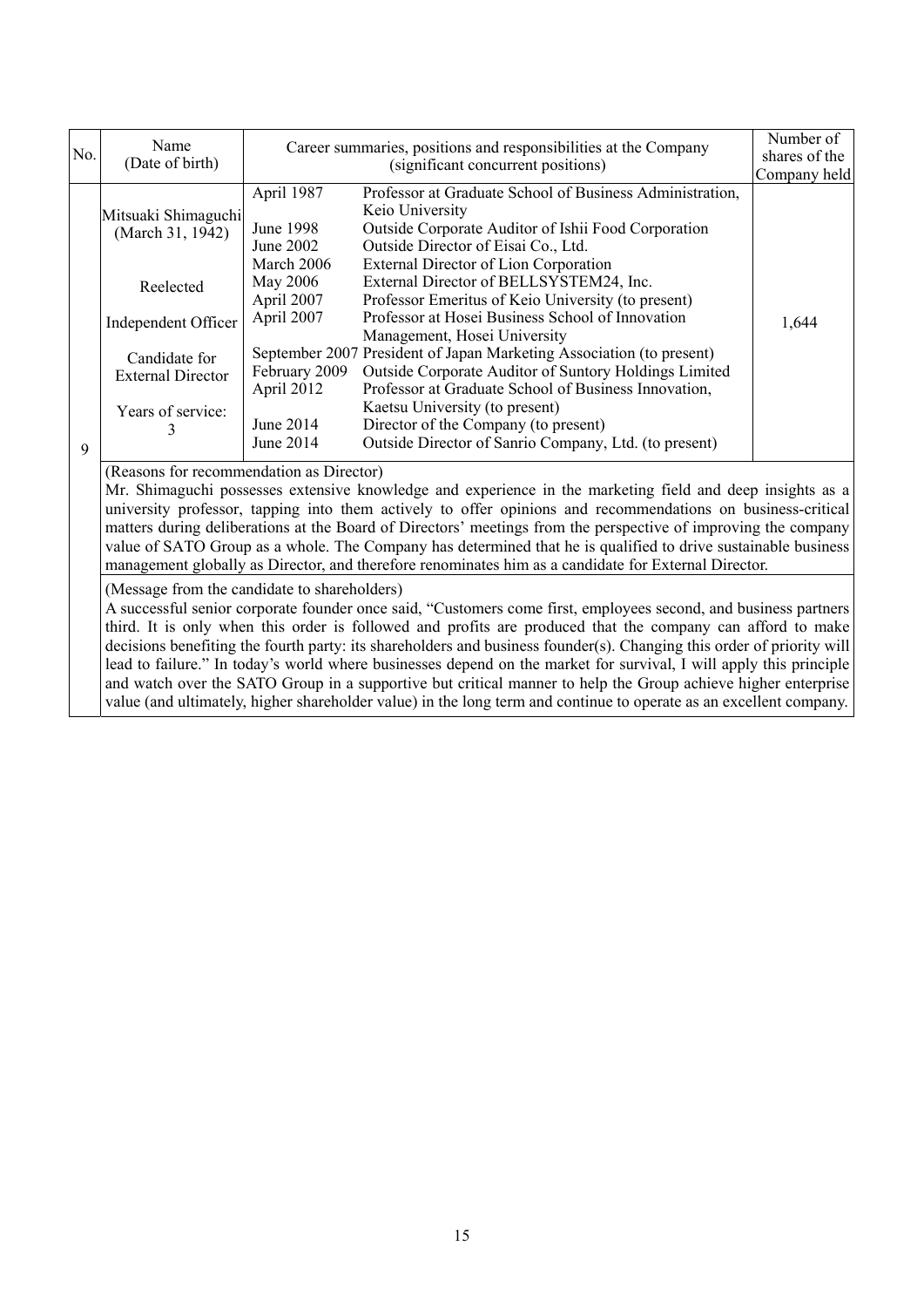|     |                                                                                                                                                                                                                                                                                                                                                                                                                                                                                                         |                                                                                                       |                                                                                                         | Number of     |  |
|-----|---------------------------------------------------------------------------------------------------------------------------------------------------------------------------------------------------------------------------------------------------------------------------------------------------------------------------------------------------------------------------------------------------------------------------------------------------------------------------------------------------------|-------------------------------------------------------------------------------------------------------|---------------------------------------------------------------------------------------------------------|---------------|--|
| No. | Name<br>(Date of birth)                                                                                                                                                                                                                                                                                                                                                                                                                                                                                 | Career summaries, positions and responsibilities at the Company<br>(significant concurrent positions) |                                                                                                         | shares of the |  |
|     |                                                                                                                                                                                                                                                                                                                                                                                                                                                                                                         |                                                                                                       |                                                                                                         | Company held  |  |
|     |                                                                                                                                                                                                                                                                                                                                                                                                                                                                                                         | March 1984                                                                                            | Graduated from the Legal Training and Research Institute                                                |               |  |
|     |                                                                                                                                                                                                                                                                                                                                                                                                                                                                                                         | April 1984                                                                                            | Registered as an attorney (Daini Tokyo Bar Association)                                                 |               |  |
|     |                                                                                                                                                                                                                                                                                                                                                                                                                                                                                                         | October 1992                                                                                          | President of Yamada Hideo Law Office (Yamada & Ozaki                                                    |               |  |
|     |                                                                                                                                                                                                                                                                                                                                                                                                                                                                                                         |                                                                                                       | Law Office at present) (to present)                                                                     |               |  |
|     | Hideo Yamada                                                                                                                                                                                                                                                                                                                                                                                                                                                                                            | May 1998                                                                                              | Outside Corporate Auditor of Taiyo Chemical Industry<br>Co., Ltd. (to present)                          |               |  |
|     | (January 23, 1952)                                                                                                                                                                                                                                                                                                                                                                                                                                                                                      | <b>June 2004</b>                                                                                      | Director of the Company                                                                                 |               |  |
|     |                                                                                                                                                                                                                                                                                                                                                                                                                                                                                                         | March 2006                                                                                            | Outside Director of Lion Corporation (to present)                                                       |               |  |
|     |                                                                                                                                                                                                                                                                                                                                                                                                                                                                                                         | June 2007                                                                                             | Outside Corporate Auditor of Ishii Food Co., Ltd.                                                       |               |  |
|     | Reelected                                                                                                                                                                                                                                                                                                                                                                                                                                                                                               | June 2007                                                                                             | Outside Corporate Auditor of MIKUNI CORPORATION                                                         |               |  |
|     | Independent Officer                                                                                                                                                                                                                                                                                                                                                                                                                                                                                     | March 2009                                                                                            | Outside Director of Hulic Co., Ltd. (to present)                                                        | 838           |  |
|     |                                                                                                                                                                                                                                                                                                                                                                                                                                                                                                         | April 2010                                                                                            | Executive Governor of Japan Federation of Bar                                                           |               |  |
|     | Candidate for                                                                                                                                                                                                                                                                                                                                                                                                                                                                                           |                                                                                                       | Associations                                                                                            |               |  |
|     | <b>External Director</b>                                                                                                                                                                                                                                                                                                                                                                                                                                                                                | April 2014                                                                                            | Vice president of Japan Federation of Bar Associations                                                  |               |  |
|     | Years of service:                                                                                                                                                                                                                                                                                                                                                                                                                                                                                       | April 2014                                                                                            | President of Daini Tokyo Bar Association                                                                |               |  |
|     |                                                                                                                                                                                                                                                                                                                                                                                                                                                                                                         | June 2015                                                                                             | President of Akiko Tachibana Memorial Foundation                                                        |               |  |
| 10  |                                                                                                                                                                                                                                                                                                                                                                                                                                                                                                         |                                                                                                       | (to present)                                                                                            |               |  |
|     |                                                                                                                                                                                                                                                                                                                                                                                                                                                                                                         | June 2015                                                                                             | Director of the Company (to present)                                                                    |               |  |
|     |                                                                                                                                                                                                                                                                                                                                                                                                                                                                                                         | June 2016                                                                                             | Outside Director of MIKUNI CORPORATION (to<br>present)                                                  |               |  |
|     | (Reasons for recommendation as Director)                                                                                                                                                                                                                                                                                                                                                                                                                                                                |                                                                                                       |                                                                                                         |               |  |
|     | Mr. Yamada possesses extensive experience and broad insights as an attorney at law, tapping into them actively                                                                                                                                                                                                                                                                                                                                                                                          |                                                                                                       |                                                                                                         |               |  |
|     |                                                                                                                                                                                                                                                                                                                                                                                                                                                                                                         |                                                                                                       | to offer opinions and recommendations on business-critical matters during deliberations at the Board of |               |  |
|     | Directors' meetings from the perspective of meeting stakeholders' expectations. The Company has determined<br>that he is qualified to drive sustainable business management globally as Director, and therefore renominates him                                                                                                                                                                                                                                                                         |                                                                                                       |                                                                                                         |               |  |
|     | as a candidate for External Director.                                                                                                                                                                                                                                                                                                                                                                                                                                                                   |                                                                                                       |                                                                                                         |               |  |
|     |                                                                                                                                                                                                                                                                                                                                                                                                                                                                                                         |                                                                                                       |                                                                                                         |               |  |
|     | (Message from the candidate to shareholders)<br>SATO HOLDINGS CORPORATION is a company characterized by its position of constantly seeking changes                                                                                                                                                                                                                                                                                                                                                      |                                                                                                       |                                                                                                         |               |  |
|     | and pursuing innovations while valuing tradition at the same time. As more and more companies expand<br>overseas and globalize, we see an increasing demand for enterprise-wide governance and compliance in recent<br>times. In line with this, I will make it my motto to raise questions actively and provide candid feedback at the<br>Board of Directors meetings, leveraging my long-standing experience as attorney at law and diverse experience<br>as external director of multiple companies. |                                                                                                       |                                                                                                         |               |  |
|     |                                                                                                                                                                                                                                                                                                                                                                                                                                                                                                         |                                                                                                       |                                                                                                         |               |  |
|     |                                                                                                                                                                                                                                                                                                                                                                                                                                                                                                         |                                                                                                       |                                                                                                         |               |  |
|     |                                                                                                                                                                                                                                                                                                                                                                                                                                                                                                         |                                                                                                       |                                                                                                         |               |  |
|     |                                                                                                                                                                                                                                                                                                                                                                                                                                                                                                         |                                                                                                       |                                                                                                         |               |  |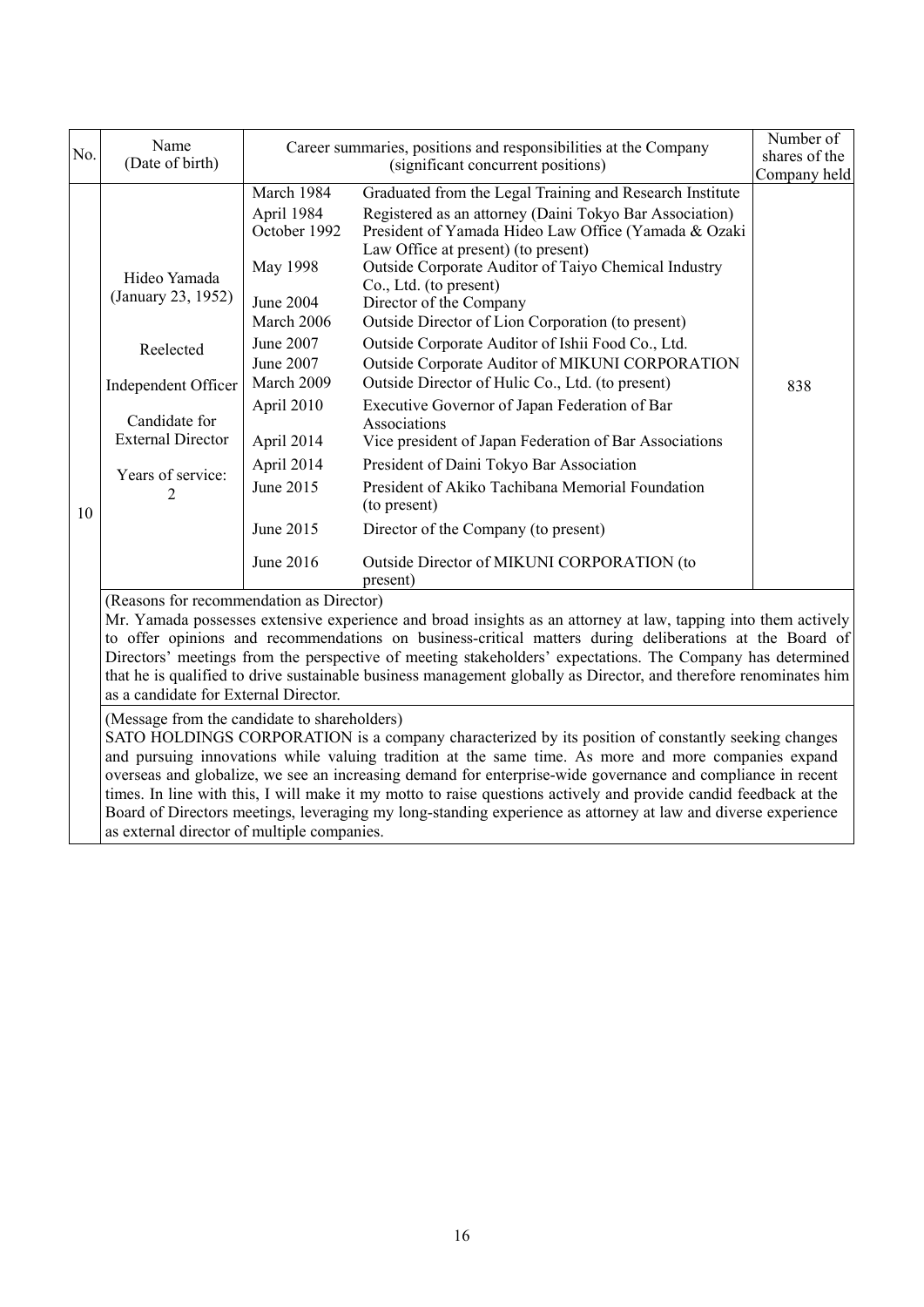| No. | Name<br>(Date of birth)                                                                                                                                                                                                                                                                                                                                                                                                                                                                                                                                                                                                             | Career summaries, positions and responsibilities at the Company<br>(significant concurrent positions)                                                                              |                                                                                                                                                                                                                                                                                                                                                                                                                                                                                                                                                                                                                                                                                                                                                                                                                                                                                                                         | Number of<br>shares of the<br>Company held |
|-----|-------------------------------------------------------------------------------------------------------------------------------------------------------------------------------------------------------------------------------------------------------------------------------------------------------------------------------------------------------------------------------------------------------------------------------------------------------------------------------------------------------------------------------------------------------------------------------------------------------------------------------------|------------------------------------------------------------------------------------------------------------------------------------------------------------------------------------|-------------------------------------------------------------------------------------------------------------------------------------------------------------------------------------------------------------------------------------------------------------------------------------------------------------------------------------------------------------------------------------------------------------------------------------------------------------------------------------------------------------------------------------------------------------------------------------------------------------------------------------------------------------------------------------------------------------------------------------------------------------------------------------------------------------------------------------------------------------------------------------------------------------------------|--------------------------------------------|
| 11  | Chieko Matsuda<br>(November 18, 1964)<br>Reelected<br>Independent Officer<br>Candidate for<br><b>External Director</b><br>Years of service:                                                                                                                                                                                                                                                                                                                                                                                                                                                                                         | April 1987<br>October 1998<br>November 2002<br>May 2006<br>October 2006<br>April 2011<br>April 2011<br>June 2012<br>June 2013<br>June 2014<br>June 2015<br>March 2016<br>June 2016 | Joined Long-Term Credit Bank of Japan, Limited<br>Joined Moody's Japan K.K.<br>September 2001 Partner of Corporate Directions, Inc.<br>Senior Researcher of Japan Association for Chief<br>Financial Officers (to present)<br>Representative Director of Matrix, Inc.<br>Vice President (Partner) of Booz & Company Inc.<br>Professor at Graduate School of Social Sciences, Tokyo<br>Metropolitan University (to present)<br>Professor at Faculty of Urban Liberal Arts, Tokyo<br>Metropolitan University (to present)<br>Auditor of the Company<br>Outside Director of S.T. CORPORATION<br>Outside Director of Hitachi Chemical Company, Ltd. (to<br>present)<br>Outside Director of AEON Financial Service Co., Ltd.<br>Outside Director of Foster Electric Company, Limited (to<br>present)<br>Outside Audit & Supervisory Board Member of Kirin<br>Holdings Company, Limited (to present)<br>Director (to present) | $\boldsymbol{0}$                           |
|     | (Reasons for recommendation as Director)<br>Ms. Matsuda possesses global experience and achievements in foreign-affiliated companies, as well as expert<br>knowledge and deep insights as a serving graduate school professor, tapping into them actively to offer opinions<br>and recommendations on business-critical matters during deliberations at the Board of Directors' meetings with a<br>focus on strengthening global governance. The Company has determined that she is qualified to drive sustainable<br>business management globally as Director, and therefore renominates her as a candidate for External Director. |                                                                                                                                                                                    |                                                                                                                                                                                                                                                                                                                                                                                                                                                                                                                                                                                                                                                                                                                                                                                                                                                                                                                         |                                            |
|     | (Message from the candidate to shareholders)<br>It is the wish of shareholders and other stakeholders that the SATO Group is able to grow its company base<br>globally to realize its corporate motto of "Ceaseless Creativity" and improve its company value in a sustainable<br>manner. As External Director, I hope to contribute my perspectives toward achieving such a future for SATO<br>while placing importance on fairness and transparency.                                                                                                                                                                              |                                                                                                                                                                                    |                                                                                                                                                                                                                                                                                                                                                                                                                                                                                                                                                                                                                                                                                                                                                                                                                                                                                                                         |                                            |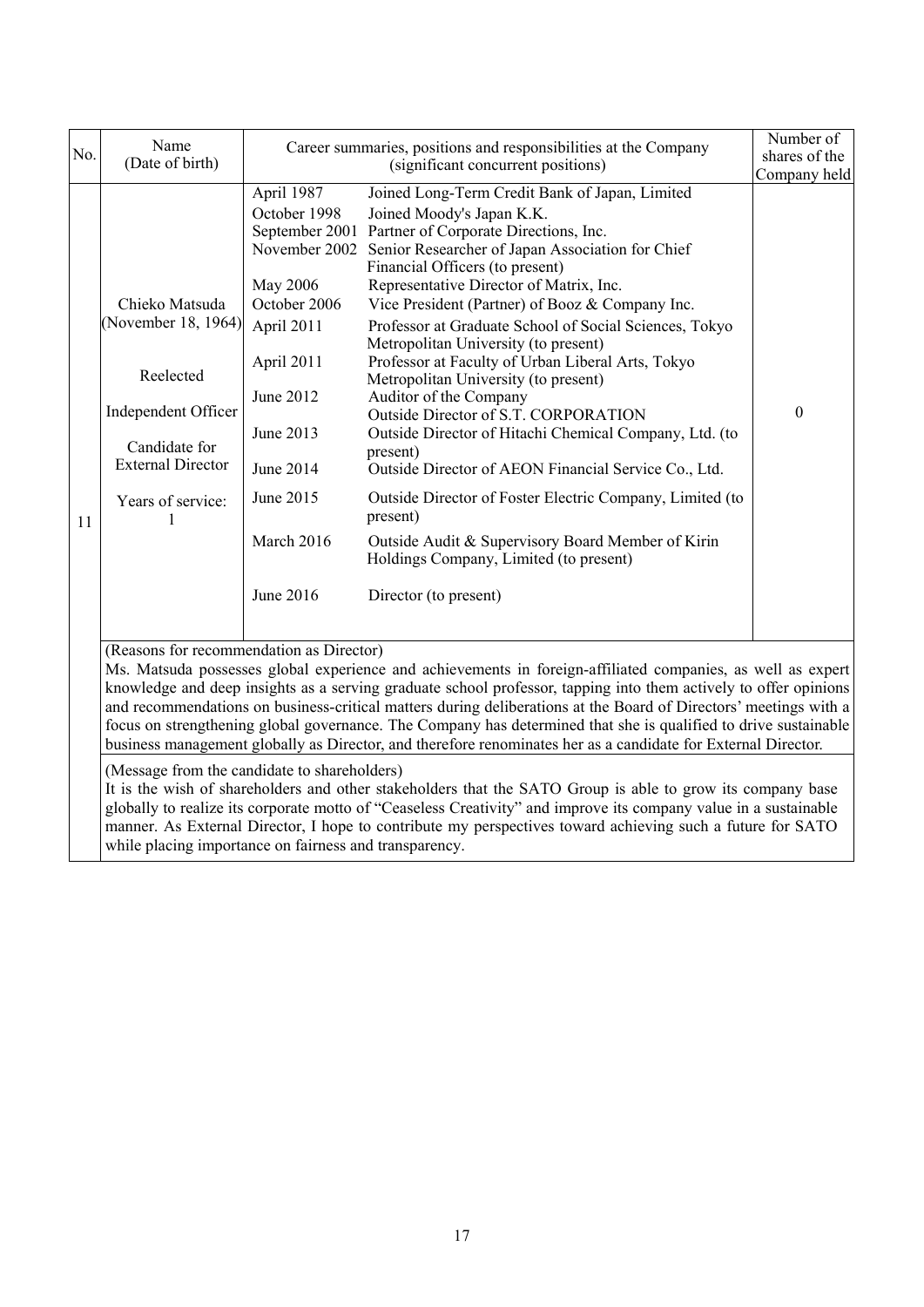## Notes:

- 1. No material conflicts of interest exist between the Company and any of the above candidates for Directors.
- 2. Mr. Ken Suzuki, Ms. Yuko Tanaka, Mr. Ryoji Itoh, Mr. Mitsuaki Shimaguchi, Mr. Hideo Yamada and Ms. Chieko Matsuda are candidates to become External Directors. The Company has appointed them as independent officers under the provisions of the Tokyo Stock Exchange and has filed a notification to that effect with the Exchange.
- 3. The Company's current Articles of Incorporation set forth that the Company may enter into agreements with External Directors in accordance with the provisions of Article 427, Paragraph 1 of the Companies Act, to limit their liability for damages as stipulated in Article 423, Paragraph 1 of the Companies Act to the minimum extent permitted by law. If the election of the above candidates for External Director is approved, the Company plans to continue limited liability agreements of the content described above with each of them.
- 4. Years of service of each candidate is as of the conclusion of this General Meeting.
- 5. Ms. Chieko Matsuda currently serves as Outside Director of Hitachi Chemical Company, Ltd. ("Hitachi Chemical"), whose group member company was found to be in violation of laws both in Japan and in the United States. A summary of incidents and responses by Ms. Matsuda thereto are as follows. (1) Summary of incidents

In March 2016, Hitachi AIC Inc., a subsidiary of Hitachi Chemical was identified by the Japan Fair Trade Commission as violating the Antimonopoly Act in past transactions involving its aluminum electrolytic capacitors. The violation was said to have taken place during the period from March 2010 to November 2011, and was disclosed publicly by Hitachi Chemical on March 29, 2016. Furthermore, Hitachi Chemical was under investigation by the United States Department of Justice for violation of the U.S. antitrust laws in relation to its aluminum and tantalum electrolytic capacitors business, and has entered a plea agreement containing terms such as the payment of fines with the U.S. Department of Justice in April 2016. The violation was ruled to have taken place during the period from August 2002 to March 2010, and the filing of the plea agreement was disclosed publicly by Hitachi Chemical on April 28, 2016.

(2) Summary of responses to incidents

Ms. Chieko Matsuda, as the Outside Director of Hitachi Chemical, has expressed her opinions on the importance of enforcing legal compliance at the Board of Directors' meetings and other meetings from time to time. Ms. Matsuda was elected as the group's Outside Director in June 2013 (to present), which goes to say that the above violations took place before her appointment. Nevertheless, since the discovery of these incidents, Ms. Matsuda has been providing advice on strengthening compliance measures to prevent the recurrence of such violations, in addition to her ongoing efforts to share opinions on legal compliance and the development of internal control systems at meetings for the Board of Directors or the Audit Committee.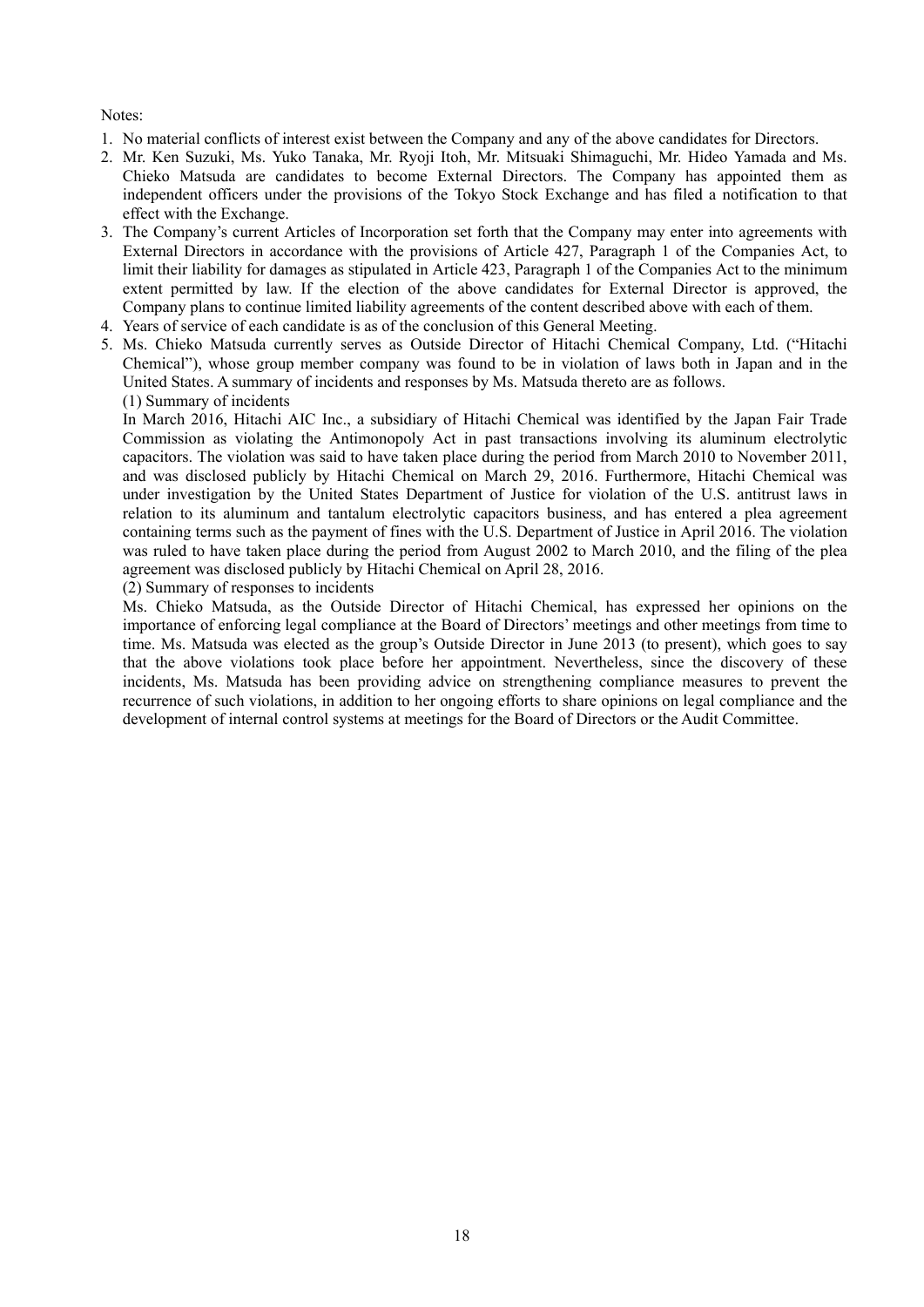# **Proposal No. 5:** Election of One Auditor

The term of office of Mr. Takao Yamaguchi, an Auditor for the Company, will expire at the conclusion of this year's Annual General Meeting of Shareholders. Accordingly, the Company hereby proposes the election of one Auditor.

The Board of Auditors has given its approval in advance.

The candidate is as follows:

| Name<br>(Date of birth)                                                                           | Career summaries and positions at the Company<br>(significant concurrent positions) |                                                                                                                                                                                                                                                                                                  | Number of<br>shares of the<br>Company held |
|---------------------------------------------------------------------------------------------------|-------------------------------------------------------------------------------------|--------------------------------------------------------------------------------------------------------------------------------------------------------------------------------------------------------------------------------------------------------------------------------------------------|--------------------------------------------|
| Takao Yamaguchi                                                                                   | October 1981                                                                        | Joined Chuo Audit Corporation                                                                                                                                                                                                                                                                    |                                            |
| (September 13, 1954)                                                                              | February 1985                                                                       | Registered as a certified public accountant                                                                                                                                                                                                                                                      |                                            |
|                                                                                                   | September 1987                                                                      | Joined Yamaguchi Accounting Office                                                                                                                                                                                                                                                               |                                            |
| Reelected<br>Independent Officer<br>Candidate for<br><b>External Auditor</b><br>Years of service: | December 1987<br>January 1996<br>June 2013<br>June 2015<br>March 2016               | Registered as a certified tax accountant<br>Director, Yamaguchi Accounting Office (to present)<br>Auditor of the Company (to present)<br>Outside Corporate Auditor, KYORIN Holdings, Inc. (to<br>present)<br>External Audit & Supervisory Board Member, Tokyo<br>Tatemono Co., Ltd. (to present) | 935                                        |

(Reasons for recommendation as Auditor)

The Company believes that Mr. Yamaguchi will contribute to its business management and audit system with his professional knowledge and experience fostered as a certified public accountant and certified tax accountant, and therefore renominates him as a candidate for External Auditor.

(Message from the candidate to shareholders)

One of the important roles of an Auditor is to assess the propriety of methods and results of audits performed by the Accounting Auditor. The Company's Accounting Auditor, PricewaterhouseCoopers Aarata LLC, is highly recognized as a global audit firm with a rigorous audit process, and being a certified public accountant, I will be required to monitor and ensure that their financial audits are appropriate. I will do my utmost to carry out this responsibility and meet the Company's expectations.

Notes:

- 1. No material conflict of interest exists between the Company and the above candidate for Auditor.
- 2. The above person is a candidate to become External Auditor. The Company has appointed the candidate as an independent officer under the provisions of the Tokyo Stock Exchange and has filed a notification to that effect with the Exchange.
- 3. The Company's current Articles of Incorporation set forth that the Company may enter into agreements with External Auditors in accordance with the provisions of Article 427, Paragraph 1 of the Companies Act, to limit their liability for damages as stipulated in Article 423, Paragraph 1 of the Companies Act to the minimum extent permitted by law. If the election of the above candidate is approved, the Company plans to enter into a limited liability agreement of the content described above with him.